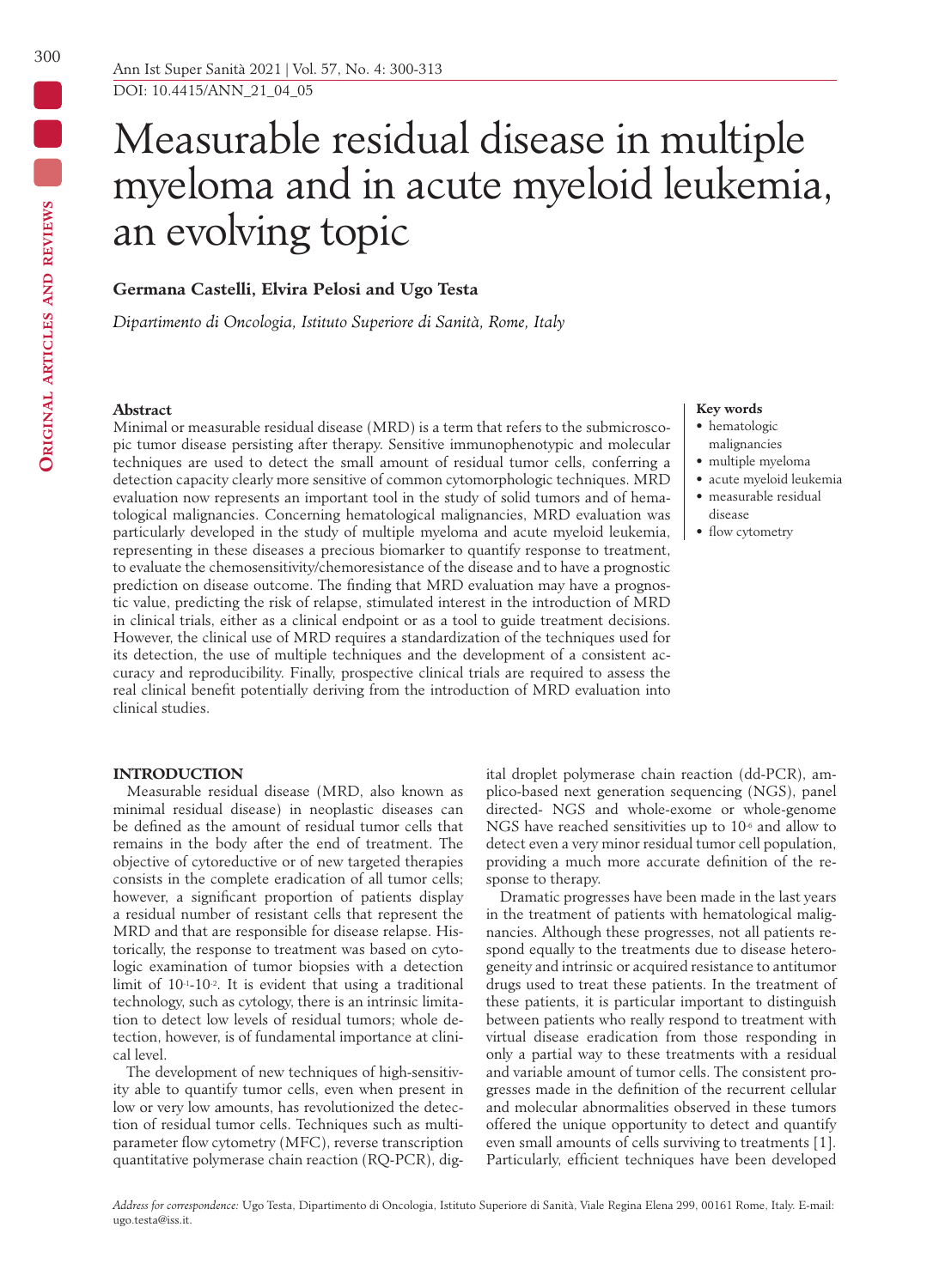for evaluation of MRD in seven hematological malignancies, including chronic myeloid leukemia (CML), chronic lymphoid leukemia (CLL), follicular lymphoma (FL), diffuse large B-cell lymphoma (DLBCL), multiple myeloma (MM), acute lymphoblastic leukemia (ALL) and acute myeloid leukemia (AML) [1]. Molecular techniques based on polymerase chain reaction were developed and standardized for all these diseases, while MFC techniques were used for MRD detection in MM, ALL, AML and CML.

In some of these diseases, the evaluation of MRD was of fundamental importance at clinical level. Thus, the monitoring of MRD in CML patients based on the quantification of the BCR-ABL1 transcript was essential for the definition of the best individual algorithm treatment and for a selection of patients who may discontinue tyrosine kinase inhibitors [2].

In ALL, MRDwas evaluated by different techniques, ranging from MFC, allele-specific and mutation specific RQ-PCR and NGS techniques; these studies unequivocally supported the clinical utility of MRD evaluation as a parameter predicting clinical outcome, providing criteria for the selection of patients for intensified treatments and for MRD-targeted therapy [3].

CLL is a disease whose therapy was in continuous evolution during the last years, a condition that required the support of an assay, such as MRD, providing fast information on therapeutic efficacy. In CLL, MRD can be evaluated with a high level of sensitivity by MFC, RQ-PCR and NGS; MRD status was adopted in numerous clinical trials in CLL patients and showed that a MRD-negative status was associated with a better PFS and OS [4, 5]. Undetectable MRD was considered a main objective in some clinical studies [6].

Although is undoubted that MRD evaluation represents a precious tool for oncology clinical studies, it is also evident that MRD assays require not only a good sensitivity, but also careful procedure of standardization and the formulation of international scientific guidelines generated by experts in the specific field and institutional guidelines formulated by regulatory agencies.

In this review we analyze the progress made in the clinical use of MRD evaluation in MM and AML, considered as paradigmatic for an understanding of the contribution of MRD to clinical progress in both the understanding and treatment of these diseases.

# **DETECTION OF MRD IN MULTIPLE MYELOMA**

Dramatic progresses have been made in the last years in the therapy of multiple myeloma (MM), leading to a significant improvement of the outcome of these patients (*Table 1*). Thus, many therapeutic strategies are capable of inducing a significant rate of complete responses. This progress rendered particularly important the accurate definition and the sensitive detection of MRD to better stratify the risk and the need for supplementary treatments of MM patients achieving complete response (CR). In fact, a significant proportion of CR patients' relapse, thus indicating that low, but clinically significant levels of MRD remain in the majority of patients attaining CR. This explains the absolute need of developing highly sensitive techniques able to detect deeper responses than CR, as recently indicated by the International Myeloma Working Group (IMWG) [7].

The key role of MRD detection in MM patients is strongly supported by a meta-analysis carried out in 14 clinical studies and on a total of 1273 patients: in fact, in these patients an MDR-negative status after treatment for newly diagnosed MM was associated with long-term survival [8]. An updated analysis extended to 8098 MM patients for progression-free survival (PFS) analysis and 4297 patients for overall survival (OS) analysis confirmed these results showing that compared with MRD positivity, the achievement of MRD negativity was associated with a significant improvement of both PFS and OS [9]. Importantly, MRD negativity was associated with improved OS independently of the disease status (newly diagnosed or relapsed disease), MRD sensitivity level, cytogenetic risk, method used for MRD assessment and the level of the clinical response at the time of MRD evaluation [9].

According to Burgos *et al.* techniques used for evaluation of MRD in MM can be divided into those able to detect extramedullary disease (such as positron emission tomography/computed tomography, PET/CT) and those able to detect intramedullary disease (such as molecular detection of immunoglobulin gene rearrangements or multiparameter flow cytometry (MFC) immunophenotyping) [10].

Radioimaging techniques play an important role in the diagnostic procedures of MM to assess both medullary and extramedullary disease. Low-dose whole body computed tomography is a sensitive technique to assess the osteolytic bone disease, superior in its sensitivity to other conventional techniques of skeletal survey in the detection of bone disease [11, 12]. Conventional magnetic resonance imaging (MRI) was shown to be superior to 18F-fluorodeoxyglucose positron emission tomography (FDG-PET-CT) for the detection of small focal lesions and diffuse marrow infiltration; however, FDG-PET-CT had the advantage to provide more quantitative measures [13]. A peculiar technique of MRI, whole-body diffusion-weighted MRI (WB-DWI), based on a non-ionizing radiation modality is suitable for measurement of disease burden and treatment response in MM [13]. WB-DWI offers the advantage compared to standard MRI to be more sensitive and quantitative; furthermore WB-DWI allows the evaluation of skeletal complications and does not require intravenous contrast [13]. FDG-PET-CT imaging was shown to give 11% of false negative results in MM patients, due to the low expression of the hexokinase-2 gene in PET false-negative cases [14].

Multiparametric flow cytometry (MFC) is one of the techniques that allows to detect the intramedullary extent of MRD in MM patients. This technique is based on the identification of myelomatous plasma cells according to aberrant phenotypic features and to the presence of light-chain clonality. MFC evolved from a phase I technology with a 10-4 sensitivity to a more sensitive technique developed by Euro-Flow, nextgeneration flow cytometry (NGF) with a sensitivity of 2×10-6.9. MFC technique is based on the labeling of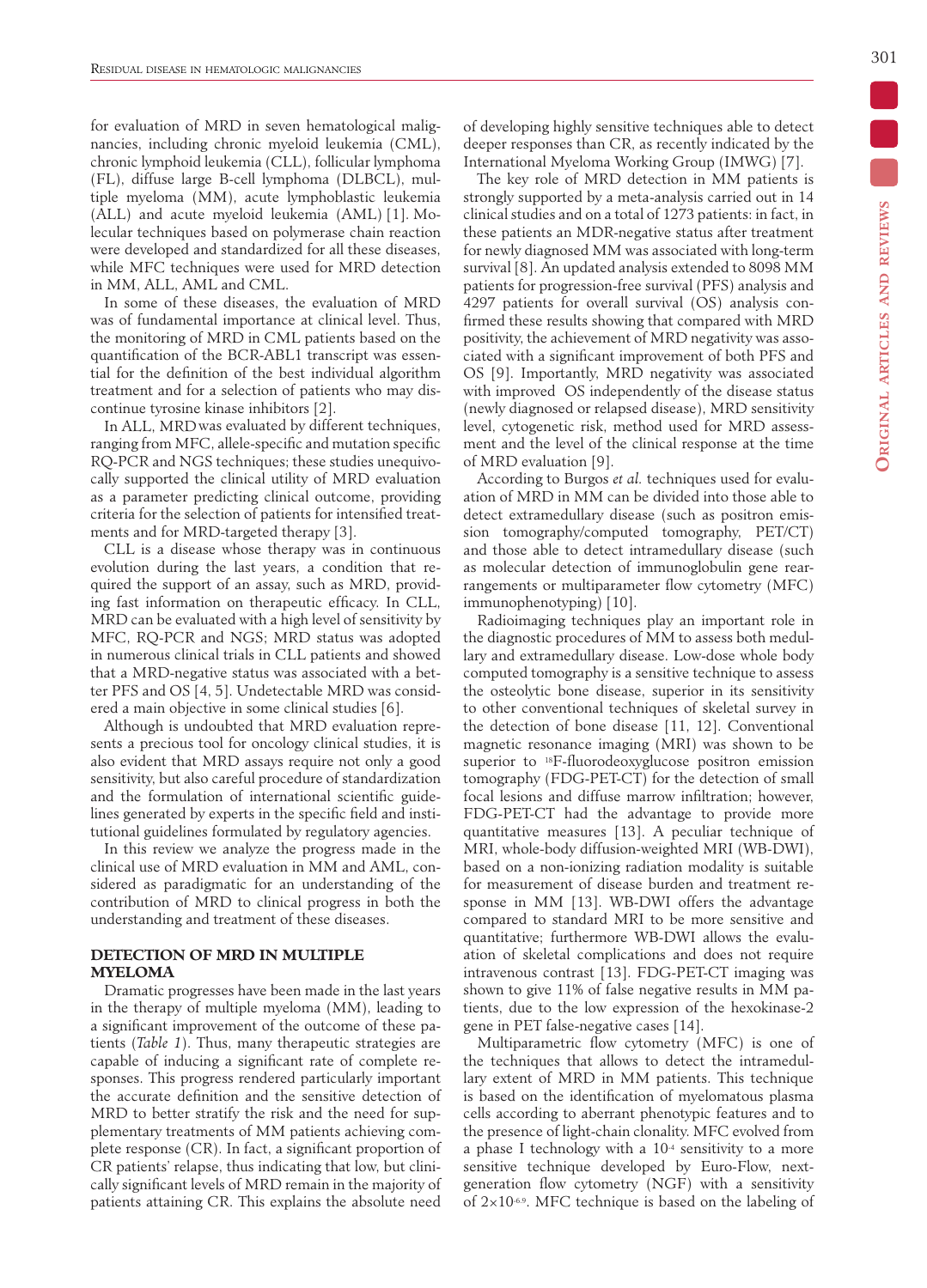bone marrow cells with a panel of monoclonal antibodies: the immunophenotype of normal plasma cells was 138+45+19+56- , whereas the phenotype of myelomatous plasma cells was 138+45- 19- 56+ ; this technique allows the detection of both normal and neoplastic plasma cells [15]. Rawstrom *et al.* have used this first-generation assay of MFC to evaluate the outcome of MM patients undergoing autologous stem cell transplantation (ASCT) and showed that this technique helped to define early after transplantation patients with MRDpositive, needing additional treatment strategies [15].

San Miguel *et al.* reported the MFC detection of neoplastic plasma cells using a more extended panel of monoclonal antibodies; they defined the phenotype of normal plasma cells as 38+++, 56-, 45+, 20-, 28-, 33-, 117-[16]. Using this first-generation MFC technique they showed that ASCT induced a greater reduction of the number of residual neoplastic plasma cells compared to high-dose chemotherapy alone and that after ASCT the coexistence of normal and neoplastic plasma cells was observed, a condition similar to that observed in monoclonal gammopathies of undetermined significance [16].

At variance with most routine diagnostic tests currently used for the evaluation of response to treatment in MM, MFC suffered from large intra-laboratory variations in terms of sensitivity, sample preparation, data acquisition and analysis. However, a recent study provided evidence that full standardization of interlaboratory MM MRD evaluation is feasible and compatible with the generation of highly concordant and reproducible MRD data [17].

The comparison of the detection of MRD in MM undergoing ASCT using first-generation MFC and allelicspecific real-time PCR showed that the first technique is less sensitive than the second technique; however, in patients with detectable MRD using both techniques, the percentage of tumor cells estimated by the two techniques was similar [18].

The introduction of a second-generation 8-color multiparameter-flow cytometry allowed to improve the sensitivity of MFC technique for MRD detection; the application of this technique to the study of elderly MM patients allowed to define three groups of patients according to MRD levels: i) MRD-negative  $\left($  < 10<sup>-5</sup>); ii) MRD-positive (range from 10-5 to 10-4); MRD-positive (≥10-4) [19]. The standardization of the 8-color flow-cytometry, the so-called Next Generation FLOW (NGF) allowed an additional improvement of both the sensitivity and reproducibility of this technique [20]. The Euro-Flow PCD 8-color panel included the analysis of 12 different markers: CD38, CD138, CD45, CD19, CD27, CD28, CD56, CD81, CD117, Cylgκ, Cylgγ and β2microglobulin [20]. Using this technique, multicenter analysis of bone marrow samples from 110 MM patients showed that NGF-MRD was significantly more sensitive than conventional 8-color flow-MRD [20].

The possible clinical uses of MRD evaluation in MM patients is reported in *Table 2*.

Terpos *et al.* have evaluated by NGF cytometry 52 patients with sustained complete remission  $(≥2 \text{ years})$ after frontline therapy: 45% of patients were MRD-

positive at the level of 10-5 and 17% at 10-6 level [21]. All patients who relapsed during the follow-up were MRDpositive, including those with ultra-low tumor burden [21]. Paiva *et al.* have recently reported the results observed in a large set of MM patients monitored by NGF for MRD status and treated in the context PET-HEMA trial with high-intensity chemotherapy, ASCT and consolidation chemotherapy [22]. The NGF assay achieved a median limit of detection of  $2.9 \times 10^{-6}$  [22]. 45% of these patients achieved a MRD-negative status after consolidation therapy: 7% of these patients experienced disease progression and 50% of these patients displayed extramedullary disease [22]. Patients MRDnegative by NGF assay displayed a 88% decrease of the risk of death [22]. These findings strongly support the NGF assay of MRD in clinical evaluation of the efficacy of MM treatment.

In MM, as well as in other tumors, tumor cells can be detected in peripheral blood. A recent study showed that circulating plasma cells are detected in MM patients and can be studies by NGF cytometry [23].

Interestingly, combining detection of MRD by DW-MRI and functional imaging by DW-MRI improved prediction of outcome of MM patients, double-negativity defining patients with excellent prognosis and double-positivity patients with dismal prognosis [24].

The study of MRD by NGF was of fundamental importance not only as a prognostic measure of outcome, but also as a tool to better understand the mechanisms of treatment resistance in MM patients. Goicoechea *et al.* have evaluated MRD with the NGF technique in MM patients with standard and with high-risk cytogenetic abnormalities enrolled in the PETHEMA trial [25]. In patients with MRD-negative, both those pertaining to the standard and to the high-risk groups, progression-free survival and overall survival rates were greater than 90% after 36 months of follow-up [25]. MRD-positivity was associated with a median time of progression-free survival of two and three years in highrisk and standard risk patients, respectively [25]. The NGF technology was used also to explore the wholeexome sequencing of paired diagnostic and MRD tumor cells, showing remarkable difference between the two groups of patients: standard-risk MM patients showed greater clonal selection, whereas high-risk MM patients showed acquisition of new mutations [25]. The characterization of clones of MRD tumor cells may represent an important tool to understand the molecular mechanisms of MRD resistance.

The other fundamental technique used for the evaluation of intramedullary MM disease consists in the molecular assessment of immunoglobulin gene rearrangements. As observed for flow cytometry, there was a similar evolution for molecular studies of detection of immunoglobulin gene rearrangements, moving from an initial allele-specific oligonucleotide polymerase chain reaction (ASO-PCR) more complex and less sensitive technique to a more sensitive next generation sequencing techniques with a sensitivity in the order of 10-6.9. The ASO-PCR detects rearranged B-cell receptor genes on the basis of the identification of clonotypic sequences; this technique is specific and sensitive, but has the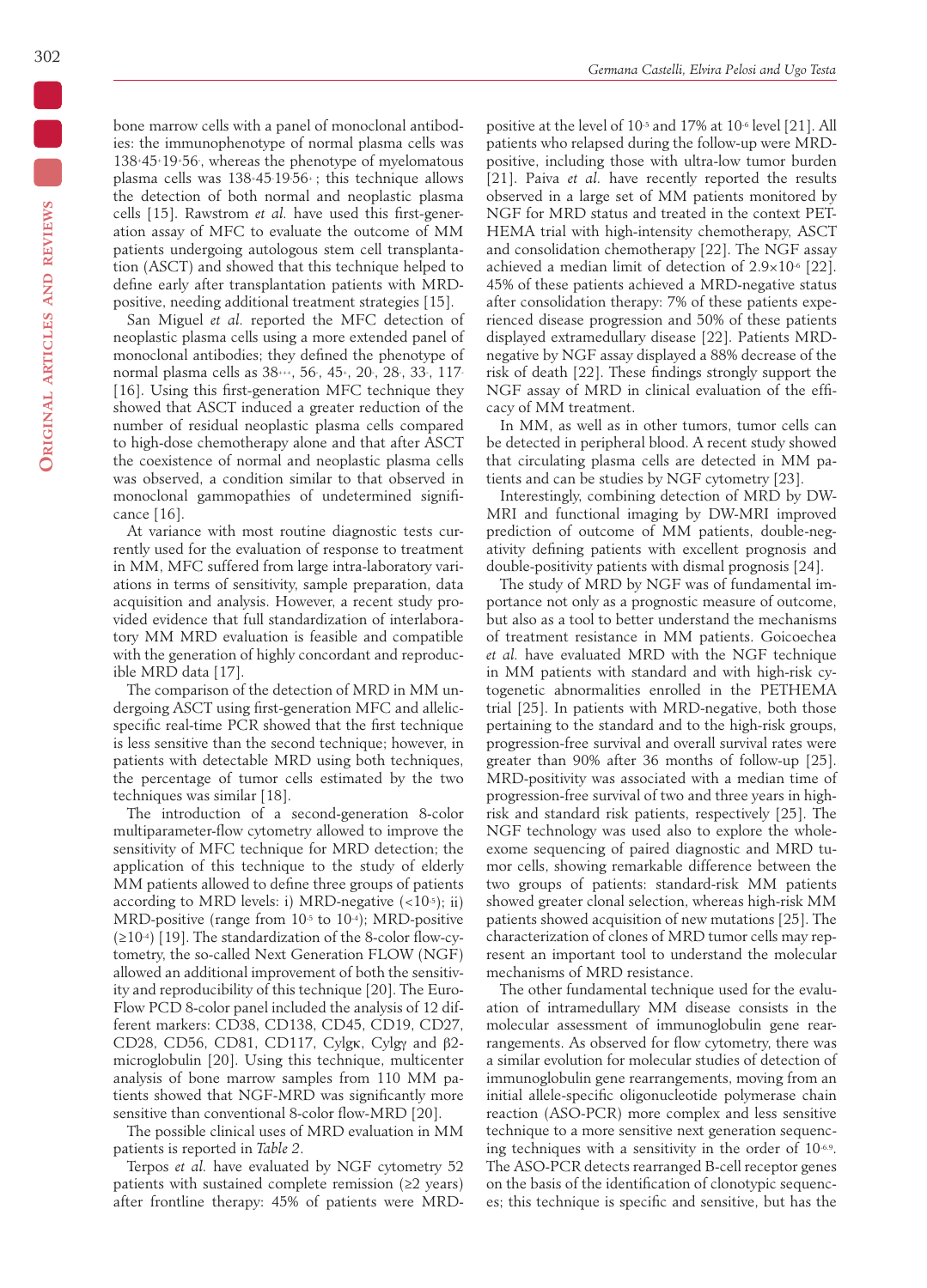considerable disadvantage of being technically complex and of limited applicability. The development of high throughput sequencing technologies, using amplification and sequencing of immunoglobulin gene segments using consensus primers, improved of about 1 log the sensitivity of detection of immunoglobulin gene rearrangements and showed a good applicability, greater than 90%. MM patients who were MRD-negative by NGS displayed a significantly better survival than those who were MRD-positive [26].

Using this deep-sequencing technology, Perrot *et al.*  provided evidence that in a large group of MM patients treated with lenalidomide, bortezomib and dexamethasone molecular MRD negativity was a strong prognostic factor predicting a prolonged overall survival, regardless of cytogenetic risk profile and disease stage at diagnosis [27].

In MM, as well as in many other tumors, tumor cells are not only resident in bone marrow but circulate also and release tumor DNA that can be found in peripheral blood. Mazzotti *et al.* have explored whether plasma could replace bone marrow for assessment of MRD in MM using deep sequencing [28]. However, the results of this study failed to show an association between circulating tumor DNA and bone marrow for MRD by NGS using only immunoglobulin gene rearrangements [28].

All the clinical trials that included the evaluation of MRD using a sensitive and standardized technique have reached the conclusion that MM patients achieving a MRD-negative status, either after chemotherapy treatments or ASCT, displayed a better PFS and OS compared to those with MRD-positivity [29, 30]. The available data were sufficiently clear to convince regulatory medicinal agencies, such the European Medicine Agency (EMA) that MRD measured by a standardized method with a quantitative lower limit set of at least 10-5 can be used as an intermediate endpoint in randomized controlled trials [31]. In line with this view, some ongoing clinical trials have as main objectives the study of MRD in MM: the trial NCT04108624 aims to assess for MRD in MM at a deeper level by combining novel imaging and laboratory techniques, to determine if patients who are MDR-negative by multiple evaluation and discontinue post-transplant maintenance therapy, and to determine is liquid biopsy is a more accurate and less invasive sampling technique for MM; the trial NCT04140162 aims to determine whether a double duratumamab-based regimen (induction and consolidation) is able to increase the proportion of MM patients reaching a MRD-negative status.

There is now consistent evidence that MRD negativity is a superior prognostic factor than conventional CR for MM patients. However, many questions related to the clinical use of MRD assays remain open.

One of these problems is related to the optimal threshold of MRD detection. Although initial studies have proposed the ideal threshold of MRD detection at 10-5, however, there is now evidence that a more sensitive set-up limit of 10-6 is more relevant at clinical level: in fact, Paiva *et al.* using MFC [22] and Perrot *et al.* using NGS [27] showed that patients achieving MRD negativity at the level of 10-6 have longer PFS periods in comparison with those that are MRD negative at 10- 5. Future studies will evaluate whether ultra-sensitive techniques with a limit detection in the order of 10-7 may further improve the prognostic predictive capacity of MRD.

In spite of the consistent improvements of the sensitivity of MRD assays and the clear clinical impact of achieving MRD negativity at 10-6, disease relapses still occur in a significant proportion of patients. Thus, Paiva *et al.* using NGF reported that 7% of patients with MRD negative status at 10-6 displayed disease relapse after a median follow-up period of 40 months postconsolidation therapy; Perrot *et al.* showed that 29% of MM patients with MRD negativity by NGS at 10<sup>-6</sup> after a follow-up of 38-55 months after randomization [27]. Interestingly, the analysis of MM patients participating to the CASSIPOETH study showed a 61.9% concordance between MRD negativity and PET-CT radioimaging post-consolidation: 6.8% of all patients displayed PET-CT positivity with a MRD negativity [32]. This finding implies the necessity of evaluating treatment responses by both MRD assays and functional radioimaging, particularly in patients with extramedullary disease [32]. Other studies confirmed the need of combining PET-CT radioimaging with MRD assay to provide an accurate prognostic evaluation of these patients [33]. The problem of disease relapse in patients with a MRDnegative status after ASCT is specifically under evaluation in the ongoing REMNANT clinical study, proposing to compare the treatment of these patients either just after MRD positivization or after disease progression [34].

It is important to identify therapies and regimens that drive sustained MRD negativity and can improve longterm outcomes. A sustained negativity of MRD may be operationally defined as a negative MRD status confirmed for one or more than one year. The detection of a sustained MRD negativity is of fundamental importance in clinical studies in newly diagnosed MM patients not eligible for ASCT and in patients with refractory/relapsing disease. The introduction in therapy of the anti-CD38 monoclonal antibody Duratumumab, in association with standard of care drug combinations, allowed in a part of patients sustained clinical responses. Recently, Avet-Loiseau reported the results on the longterm evaluation of MRD status in the POLLUX and in the CASTOR clinical trials involving the treatment of refractory/relapsing MM patients with Daratumumab/ Lenalidomide/Dexamathasone and Duratumumab/ Bortezomib/Dexamethasone, respectively [35]. After a follow-up of more than 50 months, the MRD negativity status was 32.5% in the POLLUX trial and 15.1% in the CASTOR trial; in these two studies, patients who achieved a MRD negative condition displayed improved PFS compared with patients who achieved MRD negative status but did not maintain MRD durability [35]. These observations support the view that achieving sustained MRD negativity predicts long-term outcomes in refractory-relapsing MM patients [35].

MM treatment has considerably changed and improved during the last two decades. The current par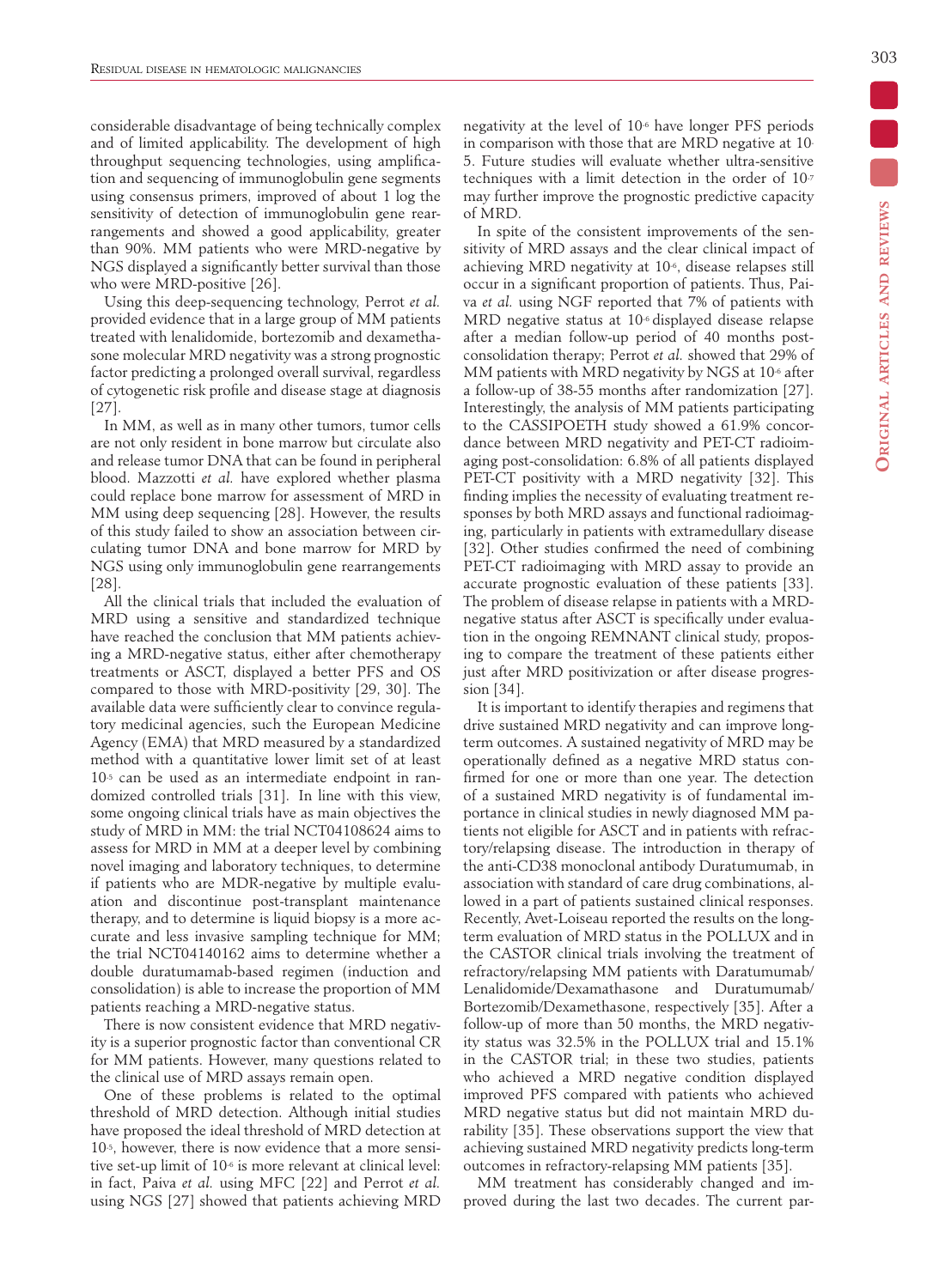Sentivity of the various techniques that can be used to detect the presence of multiple myeloma or acute myeloid leukemia cells

| <b>Technique</b> | Multiple myeloma Acute myeloid        | leukemia                              |
|------------------|---------------------------------------|---------------------------------------|
| Morphology       | $1 - 5 \times 10^{-2}$                | $1 - 5 \times 10^{-2}$                |
| Cytogenetics     | $1 - 5 \times 10^{-2}$                | $1 - 5 \times 10^{-2}$                |
| <b>FISH</b>      | $1x10-2$                              | $1 \times 10^{-2}$                    |
| <b>MFC</b>       | $1 \times 10^{-4} - 2 \times 10^{-6}$ | $1 \times 10^{-4} - 1 \times 10^{-5}$ |
| RT-PCR           | $1 \times 10^{-5} - 1 \times 10^{-6}$ | $1 \times 10^{-3} - 1 \times 10^{-6}$ |
| <b>NGS</b>       | $1 \times 10^{-5} - 1 \times 10^{-6}$ | $1 \times 10^{-3} - 1 \times 10^{-5}$ |

adigm for transplant-eligible newly diagnosed MM patients implies chemotherapy induction treatments [VRd (Bortezomib, Lenalidomide, Dexamethasone) or DuraVTD (Duratumumab, Bortezomid, Thalidomide, Dexamethasone)], induction of stem cell mobilization and autologous stem cell transplantation [ASCT), followed by consolidation and maintenance [36]. Among patients achieving a CR, patients exhibiting a MRDpositive status were associated with a reduced PFS and OS compared to those with a MRD-negative condition and outcomes similar to those observed in patients exhibiting a partial response [8].

The study of MRD status in MM patients eligible for ASCTC may provide important information at various stages of the whole treatment procedure. The evaluation of MRD status may help to define the optimal chemotherapy induction regimen preceding ASCT; thus, the results of IFM/DFC/2009 study have provided that MM patients undergoing upfront ASCT after 3 cycle of RVd induction displayed a better response compared to the patients undergoing delayed ASCT after 8 cycles of RVd induction; however, in spite this finding, patients achieving a MRD negativity at  $\leq 10^{-6}$  in both arms of the study showed a similar OS, thus, suggesting that early ASCT did not provide additional benefit in cases achieving a MRD negativity status [37]. The study by Paiva *et al.* [22] provided evidence that MM patients achieving a MRD-negativity either before or after ASCT display a similar OS. The FORTE trial compared various induction pre-transplantation regimens (KRd 4 cycles, KRd 12 cycles, KCD) and two maintenance regimens (KR *vs* R) [34]. The results of this study showed that: KR maintenance induced a higher rate of conversion from MRD-positivity to MRD-negativity; the outcomes of patients that were MRD-negative at 10-5 by MFC and NGS were similar; MRD-negative patients receiving 4d KRd-ASCT exhibited a longer PFS than patients receiving 12d KRd-ASCT; KR compared to R in the maintenance regimen significantly prolonged PFS in patients achieving a MRD-negative condition before maintenance [38]. The analysis of a large phase III clinical trial (EMN02/H095 MM) showed that MRD negativity was associated with reduced risk of disease progression or disease-related death in all subgroups treated, including also patients at high-risk; in the 1-year MRD

maintenance population, 42% of patients MRD-positive at pre-maintenance became MRD-negative after lenalidomide treatment [39].

The current standard of care for MM patients not eligible for ASCT implies three therapeutic options based on three different regimens: VRd, DaraRd (Daratumumab, Lenalidomide, Dexamethasone) or DaraVMP (Duratumumab, Bortezomib, Melphalan, Prednisone). In these MM patients ineligible for transplantation the introduction of the anti-CD38 monoclonal antibody Duratumumab elicited a clear benefit in terms of reduced risk of disease progression or death. In these patients, durable MRD negativity (i.e., lasting for at least 12 months) was associated with improved PFS and clinical outcomes [40]. A similar conclusion was reached in the MANHATTAN clinical study carried out to assess the safety and effectiveness of Duratumumab, Carfilzomib, Lenalidomide and Deaxamethasone combination therapy for newly diagnosed MM patients, in the absence of high-dose melphalan chemotherapy and ASCT [41]. In this nonrandomized clinical study, the primary endpoint consisted in the achievement of MRD negativity, an objective reached in 29 of 41 patients, with a median time to MRD negativity corresponding to 6 cycles [41].

MRD is currently evaluated by NGS or by NFC in bone marrow and, therefore, it is not surprising that it is influenced by the quality of bone marrow samples. Bone marrow tissue may be obtained either by needle aspiration or by biopsy; bone marrow biopsy is better than bone marrow aspiration because it allows to obtain a higher number of tumor cells, less diluted by blood than bone marrow aspirates [42, 43]. Ideally, bone marrow aspirates should be obtained at multiple sites [42, 43]. To ensure a better detection of tumor cells some studies have used the immune magnetic CD138+ cells enrichment, a procedure commonly used in MM patients for baseline FISH analysis to obtain a concentrated source of neoplastic cells [42, 43].

Another important problem is related to the definition of optimal time points of MRD detection. These time points have not been yet standardized. In this context, most information derives from clinical trials carried out in transplantation-eligible MM patients, where MRD was evaluated after high-dose melphalan therapy and ASCT. Since MRD is a measure of the tumor cells present after the end of the therapeutic effects of a treatment, it is evident that the optimal time for MRD evaluation at the level of bone marrow during the course of treatment is directly related to the dynamics of response to a particular therapeutic regimen [44].

## **MRD IN THE PROGNOSIS AND TREATMENT ASSESSMENT OF AMLs**

AMLs are a heterogeneous group of hematological malignancies, characterized by a complexity of molecular alterations and clonal development. In the last years, considerable progresses have been made in the characterization of the molecular abnormalities underlying AMLs, with the identification of recurrent chromosomal alterations and of gene mutations, allowing the classification of these leukemias in various subgroups,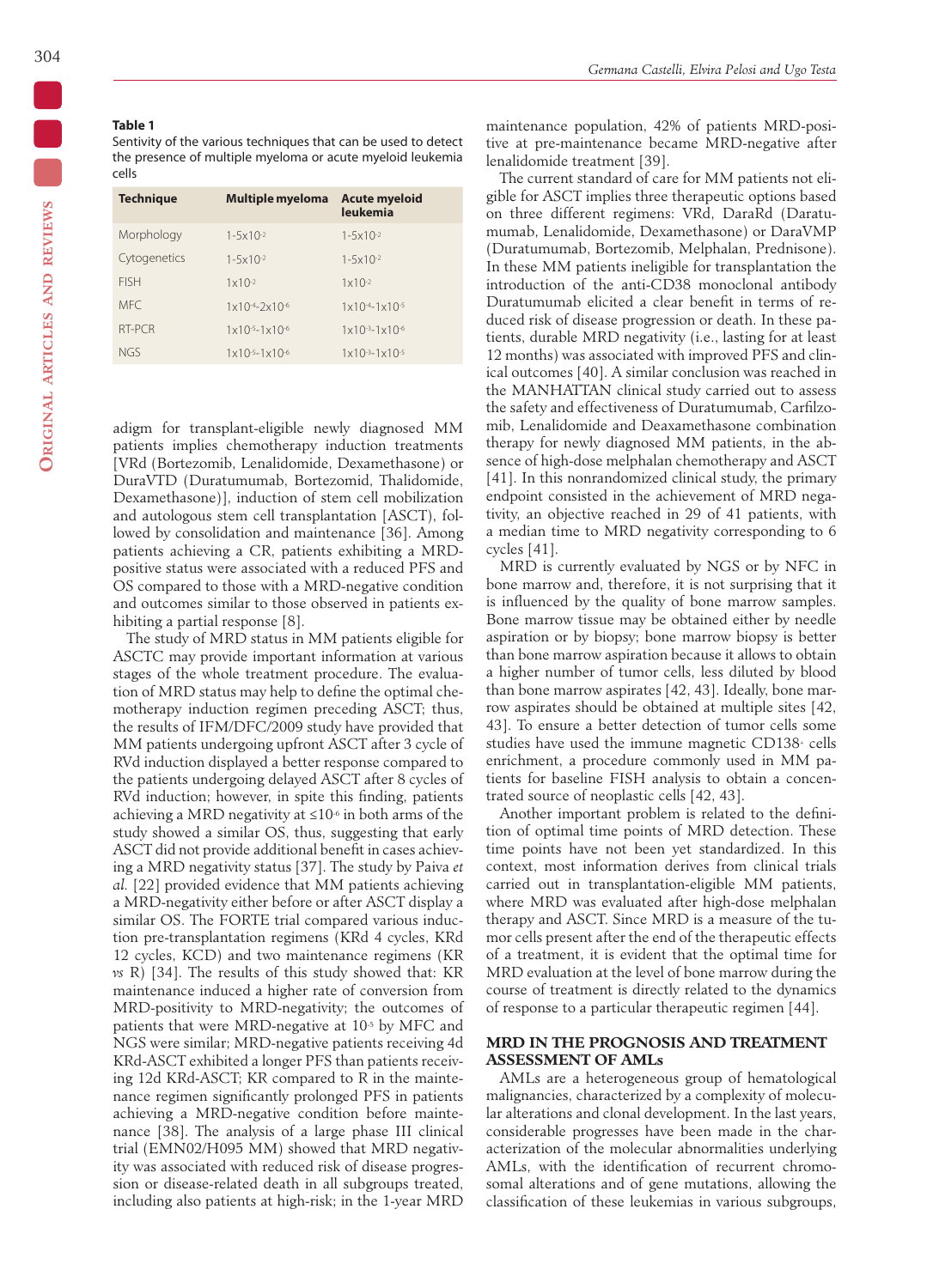characterized by different genetic alterations and response to current treatments [45, 46]. This molecular classification identified some major molecular subtypes: i) AMLs characterized by peculiar translocation events leading to the formation of fusion genes and correspondent fusion proteins, including inv(6),  $t(15;17)$ ,  $t(8;21)$ , inv(3); ii) AMLs exhibiting chromatin-spliceosome gene abnormalities, including mutations of genes involved in RNA splicing, chromatin and transcription; iii) AMLs characterized by *TP53* mutations, complex karyotype alterations and copy-number alterations; iv) AMLs displaying mutations of the nucleophosmin 1 (NPM1) gene; v) AMLs characterized by double CEBPA mutation [45, 46]. The genes most frequently mutated in AMLs are represented by: mutations of the tyrosine kinase membrane receptor Flt3, more frequently (about 30% of adult AMLs) with Flt3-Internal Tandem Duplication (FLT3-ITD) and less frequently (about 10%) with FLT3-Tyrosine Kinase Domain (FLT3-TKD) mutations; mutations of the *NPM1* gene observed in 30-35% of cases; mutations of the methyltransferase *DNMT3A* gene (20-30% of AMLs); *NRAS* (15-20% of cases); mutations of the transcription factor *RUNX1* (15% of AMLs); the methylcytosine dioxygenase 2 *TET2* gene (15-20% of AMLs); the isocitrate dehydrogenase 2 (*IDH2*) gene (10-15% of AMLs) and *IDH1* gene (5-10%) [46]. The identification of genetic abnormalities in AMLs was of fundamental importance for the understanding of leukemia pathogenesis, for the identification of new therapeutic targets and for the identification of biomarkers suitable to monitor the response to anti-leukemia therapy [47].

According to various molecular criteria the European Leukemia Net stratified AMLs into three risk subgroups, with favorable prognosis (comprising t(15;17), t(8;21), inv(6), biallelic mutated *CEBPA* and *NPM1* mutant without *FLT3-ITD*), intermediate prognosis (encompassing *NPM1* mutant with *FLT3-ITD*low, t(9;21) and various cytogenetic abnormalities not classified as favorable or adverse) and adverse prognosis (comprising monosomy 7 and 5, deletion of long arm (q) chromosome 7, abnormalities of 3q, 17p and 11q, multiple cytogenetic abnormalities, *NPM1* wt and *FLT3-ITD*high, *TP53* mutations associated with complex karyotype,  $ASXLI$  mutations,  $t(6,9)$  and  $t(3,3)$  groups [48]. Prognostic stratification of AML patients at diagnosis had strong clinical implications in that it allows to allocate after remission patients with high-risk and intermediate-risk AMLs to allogeneic stem cell transplantation. The standard therapy for adult AML patients involves treatment with induction chemotherapy with cytarabine and an anthracycline; the majority of patients achieve a morphological remission with this treatment, but their prognosis remains poor in that more than 50% of these patients relapse [49, 50].

For a long time, the evaluation of "complete response" (CR) to therapy was based on the morphological evaluation of bone marrow and a threshold of 5% or less was required for assessment of CR [50] (*Table 1*). Progresses in the techniques of multicolor flow-cytometry allowing the identification of leukemia-associated immune phenotypes and in the molecular detection of leukemia-specific molecular alterations by quantitative PCR, next generation sequencing and digital droplet PCR have allowed the detection of MRD, a measure of response to therapy much more stringent than CR [51].

A consensus document from the European Leukemia Network MRD working party reported the key clinical and scientific issues in the measurement and application of MRD in AML, stressing the need of a qualitative and quantitative standardization of the flow cytometry and molecular protocols used to evaluate MRD in AML [50] For flow cytometry blood evaluation of MRD a value of 0.1% as the threshold to distinguish MRD-positive from MRD-negative patients was recommended [52].

Voso *et al.* have analyzed the applications, the advantages and the limitations of molecular methods used for AML MRD detection [51]. Quantitative RQ-PCR methods are sensitive and specific and are used in the detection of the fusion genes observed in some AMLs and NPM1-mutant AMLs; NGS offers the advantage to be potentially applicable to all leukemic patients and detect the potential of combined mutations assessment

#### **Table 2**

Possible clinical use of MRD evaluation during the clinical course of multiple myeloma

| <b>Clinical phase</b>                                                                                        | <b>Potential clinical utility</b>                                                                                               |
|--------------------------------------------------------------------------------------------------------------|---------------------------------------------------------------------------------------------------------------------------------|
| Patients with newly diagnosed MM eligible for ASCT                                                           | Evaluation of MRD status at various times after ASCT                                                                            |
| Transplant-inelegible newly diagnosed MM patients                                                            | Evaluation of the percentage of patients with post-therapy and sustained MRD<br>negativity during and after maintenance therapy |
| Elderly frail MM patients with newly diagnosed<br>disease not-eligible for high-dose chemotherapy or<br>ASCT | Evaluation of MRD negativity rate following various treatments                                                                  |
| Previously diagnosed patients with MM on<br>lenalidomide maintenance post SCT                                | Evaluation of the conversion rate to MRD negativity                                                                             |
| Relapsed/refractory MM patients treated with<br>multiple lines of therapy                                    | MRD negativity before and after experimental treatments                                                                         |
| Relapsed MM patients previously treated with ASCT                                                            | Evaluation of MRD negativity rate at various time points after experimental<br>treatments                                       |
| Patients with relapsed and lenalidomide refractory<br><b>MM</b>                                              | Evaluation of MRD negativity ratre in patients who achieved CR with experimental<br>treatments                                  |
|                                                                                                              |                                                                                                                                 |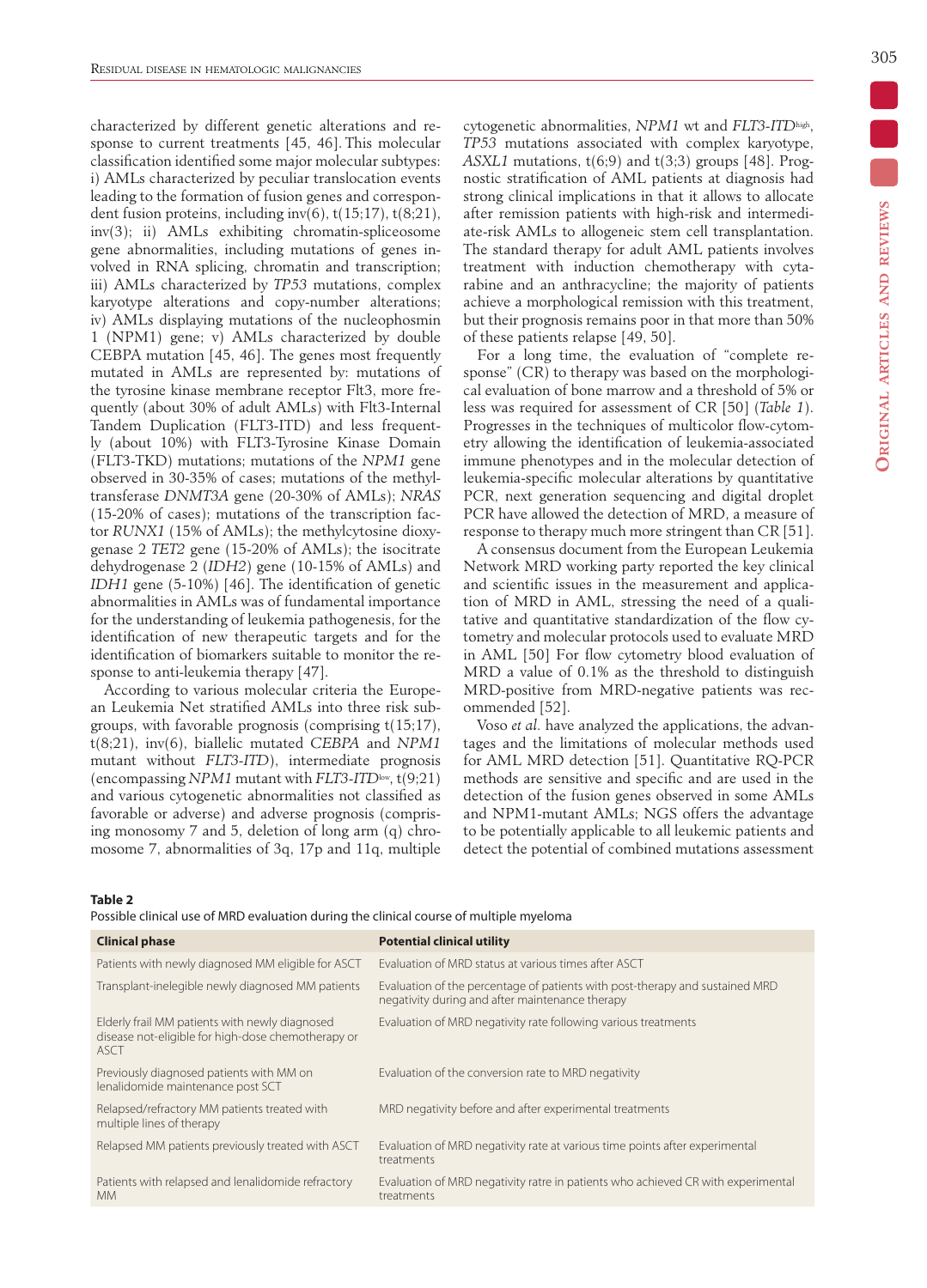for MRD evaluation; digital droplet PCR is a technique based on amplification of target genes without a reference standard curve, providing an absolute quantification: this technique is highly sensitive and specific and is increasingly used for MRD evaluation [51].

Several studies have strongly supported the clinical utility of MRD detection in AMLs (*Table 3*). In this context, particularly instructive were two studies. Freeman *et al.* evaluated the CR and MRD status (as assessed by MFC) in a large set of adult AML patients undergoing standard induction chemotherapy: about 31% of these patients (and 42% of those with good and intermediate risk) achieved a CR/MRD-negative status and their survival was significantly longer than that observed for CR/MRD-positive patients [53].

A second fundamental study carried out by Jongen-Lavrencic *et al.* implied the analysis of 482 AML patients with targeted next generation sequencing: i) 89% of these patients displayed at least one mutation; ii) mutations persisted in 51.4% of these patients; iii) the detection of mutations associated with clonal hematopoiesis, such as mutations of *DNMT3A, TET2* and *ASXL1* genes was not correlated with disease relapse; iv) after exclusion of these clonal-related mutations the presence of a MRD positivity was clearly associated with a reduced relapse rate, relapse-free survival and overall survival compared to the presence of MDR negativity; these differences remained statistically significant in both univariate and multivariate analysis [54].

Very recently, Tsai *et al.* have investigated the prognostic impact of NGS MRD detection in a cohort of 335 *de novo* AML patients at two time points after chemotherapy: after induction chemotherapy and after the first consolidation cycle [55]. Excluding *DNMT3A, TET2* and *ASXL1* mutations, MRD was detected in 46% of patients at the first time point and in 29% at the second time point [55]. Patients with detectable NGS MRD at either time point had a higher incidence of relapse and a shorter survival; however, NGS MRD evaluation after consolidation therapy was more predictive of outcomes than the one after induction chemotherapy [55]. Thus, the evaluation of NGS MRD after first consolidation therapy can help to individually predict the clinical outcome of AML patients [55].

Other fundamental studies have shown the predictive value of outcome of MDR status measured prior to myeloablative allogeneic stem cell transplantation (ASCT): MRD negativity before ASCT was associated with a clearly better survival compared to that observed in MRD-positive patients [56, 57]. Promising targets of MRD prior to allogeneic stem cell transplantation are represented by *NPM1, FLT3-ITD* and *IDH1/IDH2*  mutations [58].

AML is a very heterogeneous disease and this requires to analyze the strategy for the measurement of MRD in the different AML subsets. Here we will analyze the evidence supporting *NPM1* mutations as a suitable biomarker for evaluation of MRD status in *NPM1*-mutant AMLs.

*NPM1*-mutant AMLs represent about 30% of adult AML and are now recognized as a distinct entity in the 2017 World Health Organization (WHO) classification of hematopoietic neoplasms [59]. NPM1 is a multifunctional nucleolar protein with shuttling properties, delocalized in the cytoplasm following the mutations observed in AMLs, usually involving the exon 12 of the gene [60]. *NPM1* mutations are always heterozygous and frequently co-occur with other mutations. In animal models *NPM1* mutations cooperate with *DN-MT3A* and *FLT3-ITD* mutations to promote leukemia development [47]. The prognostic impact of *NPM1* mutations in AML is dependent upon the co-mutation pattern and the allelic ratio of *NPM1* mutations [60]. Concerning the co-mutation, the presence of *NPM1* confers a relatively favorable prognosis in the absence of *FLT3-ITD* co-mutations; it was proposed that only *NPM1-mutant/FLT3-ITD*high, but not *NPM1-mutant/ FLT3-ITD*low double mutants AMLs are associated with a negative prognosis, but this point remains controversial [60]. Concerning the variant allelic ratio (VAF), it was shown that *NPM1*-mutant AMLs with a high allelic ratio (≥0.44) display a shortened overall survival following standard treatment compared to *NPM1*-mutant AML with a low-allelic ratio  $(≤0.44)$  [61].

*NPM1* mutations represent a good candidate for MRD evaluation for three important properties: a high frequency; the stability at relapse; the absence of clonal hematopoiesis [60]. These properties have triggered numerous studies evaluating MRD in *NPM1-*mutant AMLs. A study by Gorello *et al.* reported the development of a quantitative PCR technique for quantification of *NPM1*-mutations: this technique was both sensitive and quantitative and allowed to define the level of *NPM1*  mutations remaining after therapy [62]. Alternative methods for monitoring MRD in *NPM1*-mutant AMLs are based on digital droplet PCR or NGS [63, 64].

#### **Table 3**

| Possible clinical use of MRD evaluation during the clinical course of acute myeloid leukemia |  |  |
|----------------------------------------------------------------------------------------------|--|--|
|                                                                                              |  |  |

| <b>Clinical phase</b>            | <b>Potential clinical utility</b>                                                                                                                                          |
|----------------------------------|----------------------------------------------------------------------------------------------------------------------------------------------------------------------------|
| After induction therapy          | MRD positivity may support therapeutic choices : i) an intensifying treatment at induction therapy; ii)<br>an extra treatment ; iii) a targeted therapy                    |
| At disease relapse               | MRD status post-salvage therapy in relapsing patients is fundamental for prognostic stratification<br>and HSCT choice                                                      |
| Before stem cell transplantation | MRD status may provide a fundamental tool for risk stratification and choice of optimal consolidation<br>therapy (consolidation chemotherapy or stem cell transplantation) |
| After stem cell transplantation  | MRD status may provide criteria for post-transplant therapeutic choices, such as targeted therapy or<br>any other possible therapeutic intervention                        |
|                                  |                                                                                                                                                                            |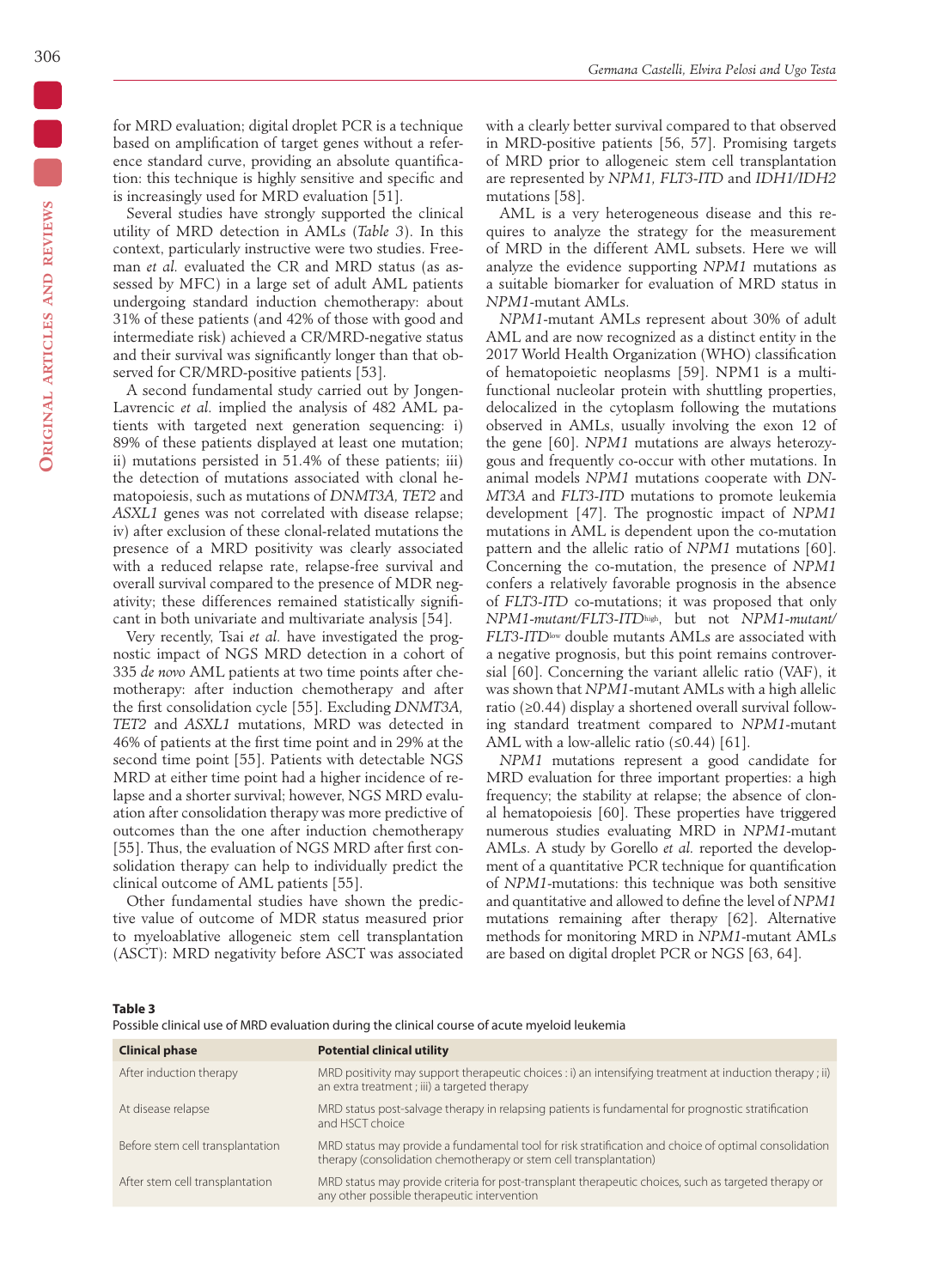In an initial study, Kronke *et al.* have evaluated the prognostic value of MRD in a group of AML patients with *NPM1* mutation: after double consolidation therapy, patients achieving a negative MRD status by quantitative RQ-PCR displayed after 4 years a clearly better survival than patients with a positive MRD status [65].

These findings were confirmed and extended by Ivey *et al.* who have explored the persistence of *NPM1*-mutated transcripts in the blood of 346 *NPM1*-mutated AML patients after second cycle of induction chemotherapy: 15% of these patients displayed persistence of *NPM1*-mutated transcripts and exhibited a significantly shorter overall survival than patients without detectable *NPM1*-mutant transcripts in their peripheral blood [66]. Importantly, in this study in 69/70 patients *NPM1* mutations were found at the time of relapse, thus supporting the stability of these mutations during disease evolution [66].

Several studies have all supported the predictive prognostic value of pretransplant NPM1 MRD levels in outcome after allogeneic stem cell transplantation. Thus, Kaiser *at al.* have shown that pre-transplant *NPM1* MRD levels >1%, as evaluated by quantitative RQ-PCR, are an independent prognostic factor for poor survival after allogeneic SCT [67]. Thiol *et al.* showed that pre-transplant MRD for *NPM1* mutations and *FLT3-ITD* mutations, as measured by NGS, are predictive of allogeneic SCT outcome [68]. Lussana *et al.* have reported the study of 89 patients with *NPM1*-mutant AML; after two cycles the MRD status was strongly associated with patient outcome. In MRD-negative patients, post-remission consolidation with allogeneic SCT did not result in an improved survival compared to conventional chemotherapy. In MRD-positive patients, overall survival was improved in patients treated with ASCT, compared to those receiving conventional chemotherapy [69].

Dillon *et al.* have analyzed in peripheral blood and bone marrow of 107 *NPM1*-mutant AML patients undergoing ASCT after standard consolidation chemotherapy for *NPM1*-mutant content using quantitative RQ-PCR [70] Using this approach, they have stratified patients as MRD-negative with an overall survival of 83% after 4.9 years of follow-up, MRD-low (<200 copies/105 *ABL* gene) with an overall survival 63% and MRD-high levels with 13% of overall survival [70]. Patients with *FLT3-ITD* co-mutations had poorer outcomes [70].

In addition to allogeneic SCT, in AML patients with good- or intermediate-risk AML autologous SCT is an alternative transplantation-based therapeutic approach; the pre-transplantation status is the most important determinant for eligibility to autologous SCT [71]. A recent study reported the study of 42 AML patients with *NPM1*-mutated AML undergoing autologous SCT: determinants of patient outcome were the *NPM1* MRD status and the CD34+ mobilizing capacity, in those patients MRD-negative have a much better overall survival than MRD-positive patients and low CD34 mobilizer patients have a better survival than highly mobilizer patients [72]. Interestingly, patients MRD-negative and low CD34 mobilizers have a particularly good outcome,

while those MRD-positive and CD34 highly mobilizers have a dismal prognosis [72].

In recent studies MRD was used as a tool to evaluate the efficacy of new drug combinations in *NPM1* mutant AMLs. Thus, Kapp-Schwoerer *et al.* have evaluated the impact of gemtuzumab ozogamicin on MRD (*NPM1*-mutant transcript levels) and relapse risk in a large group of *NPM1*-mutated AMLs treated in the context of AML SG 09-09 trial [73]. In this study AML patients were treated with induction therapy alone or in combination with gemtuzumab ozogamicin. The achievement of a MRD-negative status in these patients was associated with a reduced relapse rate [73]. *NPM1*-mutant transcription levels were significantly lowered in the arm of patients treated with gemtuzumab ozogamicin, resulting in a significantly reduced rate of relapses [73].

In another study, Tiong *et al.* have evaluated the capacity of treatment based on low-intensity chemotherapy and venetoclax (a Bcl2 inhibitor) to lower *NPM1*-mutant levels in AML patients either with molecular persistence or with molecular relapse/progression after standard induction chemotherapy [74]. All the five patients with molecular persistence achieved durable molecular complete remission and 6/7 patients with molecular relapse/progression achieved a switch from a MRD-positive to a MRD-negative status [74]. In the ongoing phase II PEMAZA clinical trial (NCT 03769532) it is under evaluation the combination therapy of azacitidine and pembrolizumab (anti-PD1) to *NPM1*-mutated AML patients with MRD positivity and impending hematological relapse after conventional induction chemotherapy. Therefore, this is a trial based on MRD-guided treatment in *NPM1*-mutated AML patients.

Bataller *et al.* recently reported the results of a study involving 114 *NPM1*-mutated AML patients achieving CR after induction chemotherapy; in the post-remission phase, patients exhibiting molecular failure (33/114) or hematological relapse (13/114) were treated with MRD-based pre-emptive intervention: two-years OS of patients with molecular failure 86% and of patients with hematological relapse was 42% [75]. These authors showed also that quantitative NPM1 detection was predictive of leukemia-free survival (LFS): patients with an MRD ratio *NPM1*mut/ABL1=<0.05 displayed a two-year LFS of 77%, compared to a LFS of 40% for patients with a MRD *NPM1*mut/ABL1>0.05 [75].

Although the data concerning the *NPM1* mutational status in relapsing patients support a consistent genetic stability of these mutations, a recent study by Hollein *et al*., based on the study of 104 relapsing *NPM1*-mutant AMLs reported that 14 of these patients relapsed with *NPM1*WT AML [76]. Several findings supported the view that *NPM1*-mutated AMLs that relapse with wildtype *NPM1* is a distinct disease compared to the rest of *NPM1*-mutated AMLs: blood counts at diagnosis were very different between patients with *NPM1*mut and NPM1wt relapse (30 *vs* 3×109/L); *NPM1*mut relapse occurred earlier than *NPM1*wt relapse (14 *vs* 43 months); *DNMT3A* mutations are more frequent in patients with *NPM1*wt relapse [76].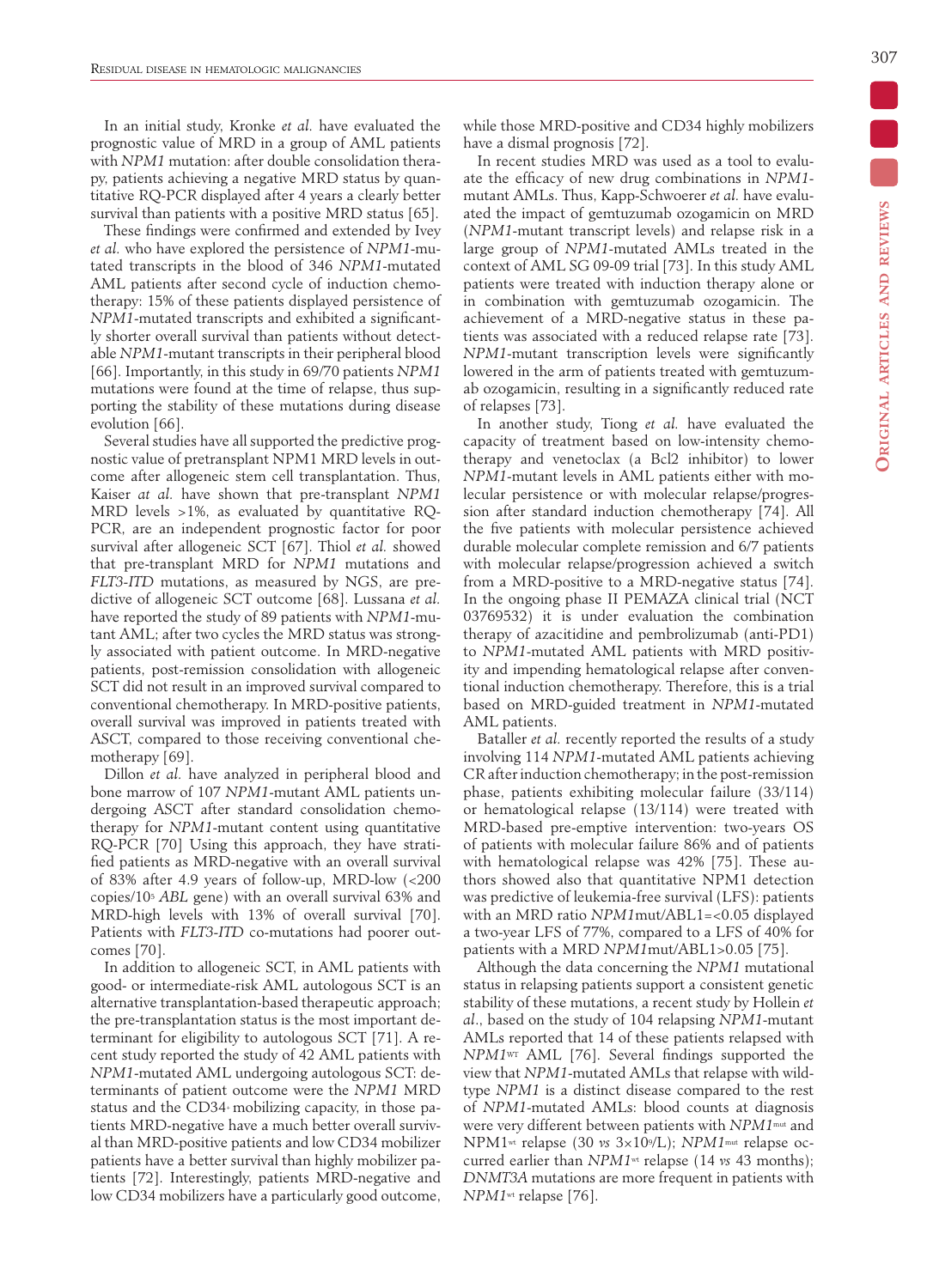## *The difficulties to use MRD testing in AML clinical studies*

There is no doubt that MRD assays have improved our ability to measure the level of response to treatment beyond the limitations of morphological analysis. When introduced in clinical trials, the various techniques of MRD detection in AML, either based on immunophenotypic or molecular parameters, may give a strong contribution by providing: a sensitive measure of effectiveness; a surrogate endpoint in these studies; a clear rationale for their use to guide treatment [77, 78]. These three objectives are of increasing complexity and require not only a high sensitivity and standardization of MRD assays to detect residual neoplastic disease, but also the capacity to predict the outcome of individual patients. Thus, concerning the first objective, it is possible to conclude that MRD assays are able to improve the definition of treatment effectiveness in AML patients.

The evaluation of treatment effectiveness by MRD assays allowed the identification of AML patients displaying MRD-positivity: these patients are considered at a high-risk of relapse. Future studies should develop specific trials aiming to identify specific treatments that could reduce the relapse risk in patients with a positive MRD test. In this context, a number of promising targets for a MRD-directed therapy have been identified and are under current investigation [58, 79].

However, the clinical potential utility of the detection of a MRD-positivity is highly variable for different AML subtypes. In fact, the clinical utility of the detection of MRD-positivity is related to two fundamental variables: the positivity of MRD assay must be precedent to the clinical relapse, giving a sufficient lapse of time for alternative therapies to try to prevent disease relapse; the availability of alternative therapies potentially effective. The first point implies the variability in the kinetics of relapse for different AML subtypes. Thus, Ommen *et al.* reported that the relapse kinetics is remarkably slower in *CBFB-MYH11* AMLs than in *RUNX1-RUNXT1*, *PML-RARA* and *NPM1*-mutated AMLs; this finding implies the need of a different timing of sampling of blood in these leukemias for MRD assay to have chances to detect MRD-positivity with a sufficient lapse of time before clinical relapse [80].

According to these observations it was suggested an individualized follow-up for different AML subtypes in remission. This individualized follow-up implies not only a different timing of sampling but also a different frequency of sampling in different AML subsets [81]. Thus, the European Leukemia Net MRD work group has recommended optimal time points for MRD evaluation by PCR and MFC for different molecular targets according to evidences deriving from specific studies: thus, the most relevant time points for MRD evaluation in *PML-RARA* and *RUNX1-RUNXT1*-positive AMLs using specific PCR assay is at the end of the consolidation treatment, while in *NPM1*-mutant AMLs is after 2 cycles of chemotherapy [52, 82, 83].

In line with these conclusions, a recent study by Puckrin *et al.* evaluated whether monitoring of MRD every 3 months for two years after chemotherapy treatment could predict and prevent morphologic relapse in 114 patients with core-binding factor AMLs [71]. However, the results of this study provided evidence that MRD evaluation was able to detect impending relapse in only 25% of patients [84]. This finding implies the need to develop alternative strategies for monitoring of MRD in these patients [84]. Furthermore, other studies showed that the kinetics of relapse showed heterogeneity within molecular subgroups of AMLs, according to the co-mutation pattern: thus, AML with partial tandem duplications (PTD) within the *MLL* gene displayed a slower relapse kinetics than AMLs with *MLL* translocations; however, *MLL-PTD* showed a consistent heterogeneity in their relapse kinetics, dictated by the presence of *RUNX1* or *FLT3-ITD* mutations accelerating relapse timing [85]. Finally, targeted DNA sequencing for residual disease is clearly more informative after than during initial induction chemotherapy [86].

*RUNX1-RUNXT1* transcript levels after treatment represent the best biomarker to monitor MRD in t(8;21) AMLs and are a marker to predict relapse. The combination of *KIT* mutation, the only gene with prognostic significance in t(8;21) AMLs, with MRD status improves risk stratification and treatment guidance [87].

MRD detection was introduced as a major endpoint in some recent clinical studies involving new therapeutic approaches based on immunotherapy. AML patients, compared with normal controls, display increased inhibitory coreceptor expression on CD8 cells, involving molecules such as PD1, TIM3 and LAG3 [88]. High PD1, PDL1 and PDL2 expression in AML was associated with poor overall survival [89] IN *NPM1* and *FLT3*-mutated AMLs, high PDL1 expression predicts a poor outcome [90]. These observations have supported the study of immune check inhibitors in AML patients. Anti-CTLA4 monoclonal antibody elicited a significant clinical response in 4/12 AML patients relapsing after allogeneic SCT; interestingly, all these patients displayed an extramedullary disease [91]. Monotherapy with anti-PD1 antibodies induced only modest clinical responses in AML patients [92].

To improve the response rate to anti-PD1 of AMLs, the anti-PD1 drug Nivolumab was administered in combination with induction chemotherapy or the hypomethylating agent azacitidine. In a phase II study, newly diagnosed AML patients were treated with induction chemotherapy, followed by nivolumab up to 1 year: 77% of patients achieved a CR and 53% displayed a MRDnegative status, as assessed by MFC [93]. In relapsing/ refractory AML patients treated with azacitidine, complete responses were observed in 22% of cases [94]. A phase II pilot study evaluated nivolumab as maintenance therapy and not eligible for SCT; the large majority of these 14 AML patients had a MRD-positive status and 1 of these patients switched to MRD-negative status during maintenance therapy [95]. A randomized, phase II clinical trial (NCT02275533) is evaluating a maintenance therapy based on nivolumab to eliminate MRD and to prevent relapse in AML patients in CR after standard chemotherapy.

Given the capacity of azacitidine to stimulate CTLA4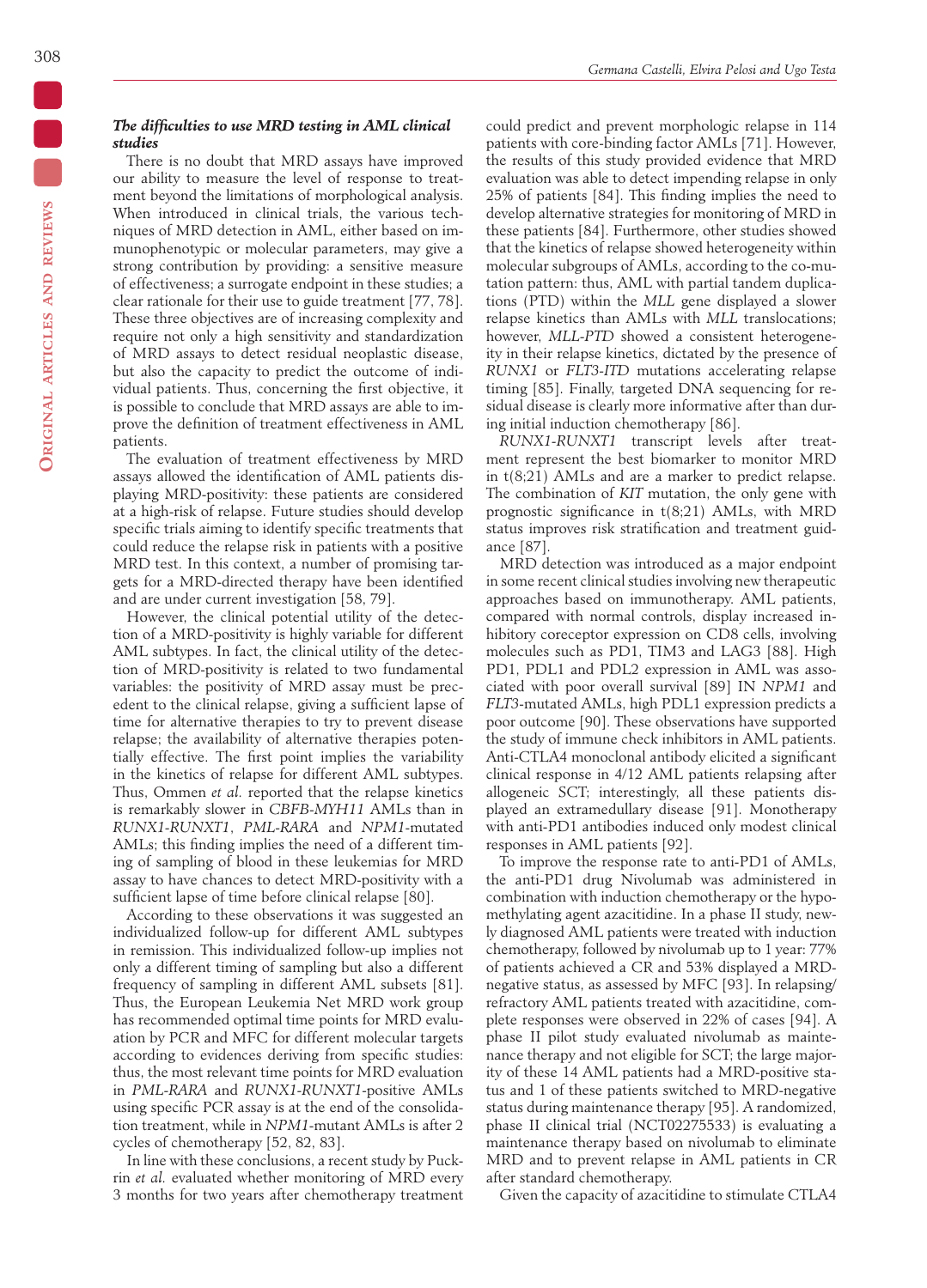expression in AML patients, another trial evaluated the association of azacitidine, nivolumab and ipilimumab (a monoclonal antibody anti-CTLA4) on refractory/relapsed AML patients [96]. 43% of 20 treated patients showed a CR with an OS at 1 year of 58%; however, this drug association was accompanied by a consistent toxicity [96]. Finally, an ongoing phase II clinical trial (NCT04214249) is evaluating whether blockade of PD1 added to standard chemotherapy is able to target MRD in AML patients; this randomized study treatment with intensive chemotherapy alone or in association with anti-PD1 Pembrolizumab as frontline therapy in AML patients.

One of the most relevant and potentially useful contributions of MRD detection in AML patients would consist in providing a guide for SCT and for the type of SCT in AML patients achieving a CR status after consolidation therapy. Several studies have explored this topic. In a retrospective study, Versluis *et al.* reported the results on 547 AML patients achieving a CR after consolidation therapy and all explored for MRD status by MFC before post-remission therapy: 52% received allo-SCT, 19% auto-SCT and 29% a third cycle of chemotherapy [84]. 19% of these patients were MRDpositive after induction chemotherapy and their OS was poorer after post-remission therapies compared to that of patients with an initial MRD-negative condition [97]. Importantly, allo-SCT significantly reduced the rate of relapse compared with chemotherapy or auto-SCT, an effect similarly observed in MRD-negative and MRD-positive patients [97].

Recently, the results of a prospective study, GIME-MA AML 1310 trial of risk-adapted, MRD-directed therapy for young AML patients were reported. This trial involved the treatment of AML patients with favorable-risk after consolidation therapies with auto-SCT, of AML patients with poor-risk AML with allo-SCT and of AML patients with intermediate-risk AML received either auto-SCT or allo-SCT depending on the post-consolidation levels of MRD [98]. This study involved the analysis of MRD by MFC in 342 AML patients achieving a CR post-consolidation therapy. Two-year OS in the favorable-risk group was 74% and, in the poor-risk group was 42%; in the intermediate-risk AMLs, OS was 79% in the MRD-negative group and 70% in the MRD-positive group [85]. The absence of a significative difference in OS among intermediate-risk AMLs receiving auto-SCT and intermediate-risk AMLs receiving allo-SCT, supports the view that MRD status is a valuable biomarker for risk-stratification of this group of AML patients [98].

The decision to recommend or not a SCT to an AML patient in first remission remains a complex choice. This choice is particularly challenging for AML patients in first remission with a MRD-negative status and is related to the decision to transplant or not, to the type of SCT, auto-SCT or allo-SCT, and to the type of conditioning regimen, myeloablative conditioning (MAC) or reduced-intensity conditioning (RIC). This choice cannot be guided only by the MRD status but must consider criteria related to the risk category of the AML subtype and to several patient-specific clinical features.

Retrospective analysis performed on a very large set of AML patients suggested that allo-SCT with myeloablative conditioning regimens should be the preferred choice for MRD-positive patients and that MRD-negative patients should be treated with transplantation procedures involving reduced-intensity conditioning regimens, avoiding the toxicities of the myeloablative conditioning regimens [99].

The role of conditioning regimen was explored in a recent phase III study in a group of AML patients in morphologic remission after induction chemotherapy, explored by ultradeep NGS sequencing for 13 commonly mutated genes in AML and randomly assigned to allo-SCT after MAC or RIC [87]. In patients with no mutations, the OS of patients undergoing either MAC or RIC was similar; however, in patients MRDpositive MAC compared to RIC resulted in a reduced relapse rate (19% *vs* 67%) and survival (after 3-years, 61% *vs* 43%) [100]. The results of this study supported the view that MAC rather than RIC in MRD-positive AML patients before allo-SCT resulted in an improved survival.

The choice at the level of individual AML patients cannot be based only on the MRD status as a predictor of relapse risk but must be based on a number of covariates, including white blood cell counts at diagnosis, number of chemotherapy cycles to achieve first remission, cytogenetic and mutation profiles and global risk evaluation according to ELN [101]. This type of approach is strongly justified by the observation that the accuracy and precision of MRD in predicting outcomes of therapy in AML is limited and must be carefully evaluated using standardized methods and using more than one technique (i.e., MFC and RQ-PCR) [101]. Furthermore, in clinical studies MRD results are reduced in terms of negative and positive, where the positivity may correspond from few to many AML cells. Finally, the impact of MRD-testing in the context of SCT must be evaluated in prospective studies.

It is important to note that a recent systematic review and meta-analysis based on 81 studies involving a total of 11,151 AML patients provided evidence that the estimated 5-year disease-free survival was 64% for patients with a negative MRD status, compared to 25% for those with a positive MRD status; the estimated overall survival was 68% for patients without MRD and 34% for those with MRD [102]. The findings of this meta-analysis support the view that achievement of MRD negativity represents a fundamental therapeutic objective and is associated with a better diseasefree survival and overall survival in patients with AML. These observations also support the evaluation of MRD status as a fundamental end-point for evaluation of new drugs or treatments for the therapy of AMLs.

In conclusion, the studies on MRD have shown a clear association between MRD positivity and adverse outcomes, thus supporting the role of MRD as a routine biomarker in both current clinical practice and clinical trials [103]. The use of MRD as a surrogate efficacy-response biomarker is a potentially important strategy to accelerate drug development/approval [103]. The assessment of MDR after induction inten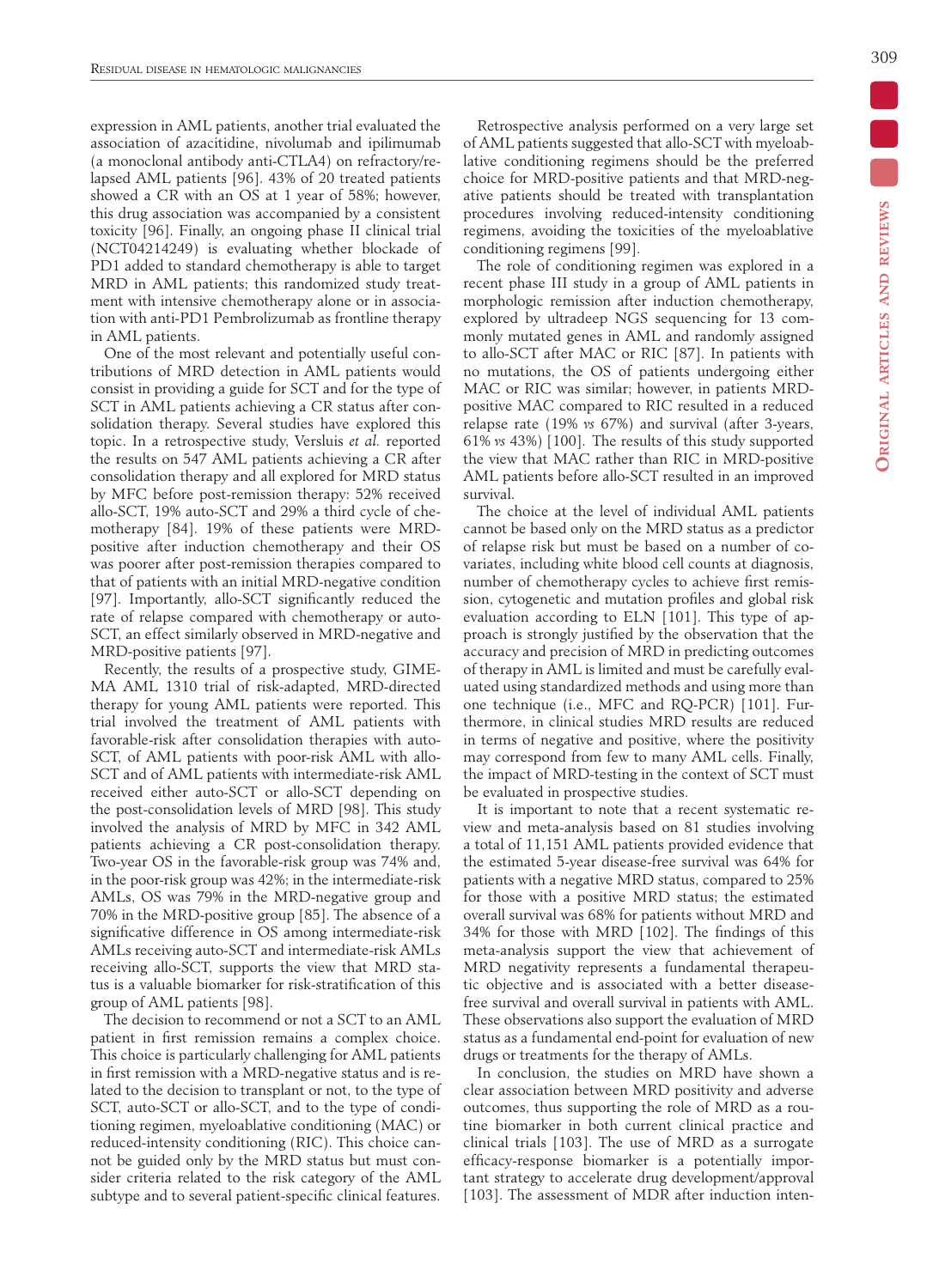sive chemotherapy represents an important prognostic factor for risk stratification of patients and for guiding therapeutic choices in some AML subsets, such as intermediate-risk patients: MRD-negative patients are selected to receive autologous stem cell transplantation, whereas MRD-positive patients are selected for allogeneic stem cell transplantation. Future studies will be required to demonstrate whether treatment effects on MRD, such as the timing of therapeutic intervention with respect to MRD assessment (at the moment of MRD detection or at overt disease recurrence) may improve outcomes.

# **CONCLUSION**

In conclusion, the studies in MM and AML patients strongly support the clinical utility of MRD detection as a tool to obtain an evaluation on the quality of response to treatment. However, MRD assessment is challenging and requires MRD assay optimization and standardization. Different sensitive techniques for MRD assess-

# **REFERENCES**

- 1. Jones CF, Wieffer HM, Oudard M. The application of minimal residual disease in hemato-oncology: a review of its current utility in trials, regulatory decisions and clinical practice. Blood. 2017;130(suppl. 1):5630.
- 2. Cumbo C, Anelli L, Specchia G, Albano G. Monitoring of minimal residual disease (MRD) in chronic myeloid leukemia: recent advances. Cancer Manag Res. 2020;12:3175-89.
- 3. Berry DA, Zhou S, Higley H, et al. association of minimal residual disease with clinical outcome in pediatric and adult acute lymphoblastic leukemia. JAMA Oncol. 2017;3:e170580.
- 4. Letestu R, Dehmani A, Boubaya M, Baseggio L, Campos L, Chatelain B, et al. Prognostic value of high-sensitivity measurable residual disease assessment after front-line chemoimmunotherapy in chronic lymphocytic leukemia. Leukemia. 2021;35(6):1597-1609.
- 5. Thompson PA, Srivastava J, Peterson C, Strati P, Jorgensen JL, Hether T, et al. Minimal residual disease undetectable by next-generation sequencing predicts improved outcome in CLL after chemoimmunotherapy. Blood. 2019;134:1951-9.
- 6. Lew TE, Anderson MA, Lin VS, Handunnetti S, Came NA, Blembery P, et al. Undetectable peripheral blood MRD should be the goal of venetoclax in CLL, but attainment plateaus after 24 months. Blood Adv. 2020;4:165- 74.
- 7. Kumar S, Paiva B, Anderson KC, Durie B, Landgren O, Moreau P, et al. International Myeloma Working Group consensus criteria for response and minimal residual disease assessment in multiple myeloma. Lancet Oncol. 2016;17:e328-e346.
- 8. Munshi NC, Avet-Loiseau H, Rawstron AC, Owen RG, Child A, Thakurta A, et al. Minimal residual disease predicts superior survival in patients with multiple myeloma : a meta-analysis. JAMA Oncol. 2017;3:28-35.
- 9. Munshi NC, Avet-Loiseau H, Anderson KC, Neri P, Paiva B, Samur M, et al. A large meta-analysis establishes the role of MRD negativity in long-term survival outcomes in patients with multiple myeloma. Blood Adv. 2020;4:5988-99.

ment are currently evaluated and a combination of different techniques seems to provide the accurate results. There is no doubt in these pathological conditions that patients in histological complete remission with an MRD-test-negative have better outcomes than those with an MRD-test-positive. These results have justified the inclusion of MRD evaluation in clinical trials involving new therapeutic approaches in MM and AML. However, it is evident that when MRD role in clinical studies moves from a passive role (i.e., a measure of the extent of treatment effectiveness) to an active role (i.e., a tool to guide treatment choices), a careful standardization, a consistent sensitivity and reproducibility of MRD assays are strictly required.

## *Conflict of interest statement*

The Authors declare no conflict of interest.

*Received* on 31 May 2021. *Accepted* on 5 October 2021.

- 10. Burgos L, Puig N, Cedema MT, Mateos MV, Lahuerta JJ, Piaba B, San-Miguel JF. Measurable residual disease in multiple myeloma : ready for clinical practice? J Hematol Oncol. 2020;13:82.
- 11. Baffour FI, Glazebrook KN, Kumar SK, Broski SB. Role of imaging in multiple myeloma. Am J Hematol. 2020;95:966-77.
- 12. Hillengass J, Usmani S, Rajkumar SV, Durie B, Mateos MV, Louial S, et al. International myeloma working group group consensus recommendations on imaging in monoclonal plasma cell disorders. Lancet Oncol. 2019;20:e302-e312.
- 13. Pawlyn C, Fowkes L, Otero S, Jones JR, Boyd KD, Davies FE, et al. Whole-body diffusion-weighted MRI : a new gold standard for assessing disease burden in patients with multiple myeloma? Luekemia. 2016;30:1446-8.
- 14. Rasche L, Angtuaco E, McDonald JE, Buros A, Stein C, Pawlyb C, et al. Low expression of hexokinase-2 is associated with false-negative FDG-positron emission tomography in multiple myeloma. Blood. 2017;130:30-4.
- 15. Rawstrom AC, Davies FE, DasGupta R, Ashcroft J, Patmore R, Drayson MT, et al. Flow cytometric disease monitoring in multiple myeloma: the relationship between normal and neoplastic plasma cells predicts outcome after transplantation. Blood. 2002;100:3095-100.
- 16. San Miguel JF, Almeida J, Mateo G, Bladé J, Lopeéz-Berges C, Caballero D, et al. Immunophenotypic evaluation of the plasma cell compartment in multiple myeloma : a tool for comparing the efficacy of different treatment strategies and predicting outcome. Blood. 2002;99:1853-6.
- 17. Bruinink DH, Oliver S, Rihova L, Schmitz A, Gilestro M, Marvelde J, et al. Standardization of flow cytometric minimal residual disease assessment in international clinical trials. A feasibility study from the European Myeloma Network. Haematologica. 2021;106:1496-9.
- 18. Sarasquete ME, Garcia-Sanz R, Gonzalez D, Martinez J, Mateo G, Martinez P, et al. Minimal residual disease monitoring in multiple myeloma: a comparison between allelic-specific oligonucleotide real-time quantitative polymerase chain reaction and flow cytometry. Haemato-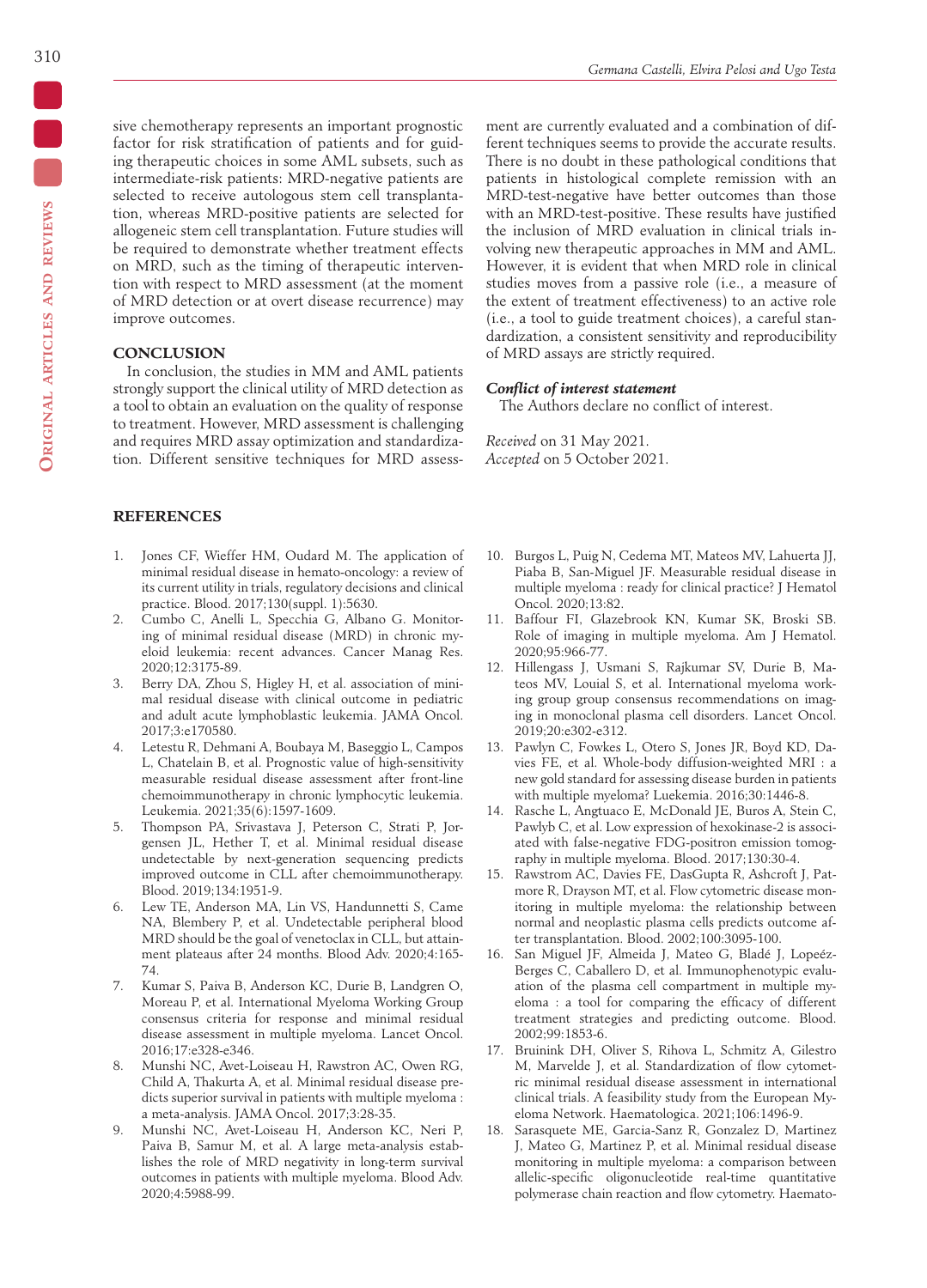logica. 2005;90 :1365-72.

- 19. Paiva B, Cedena MT, Puig N, Arana P, Vidriales MB, Cordon L, et al. Minimal residual disease monitoring and immune profiling in multiple myeloma in elderly patients. Blood. 2016;127:3165-74.
- 20. Flores-Montero J, Sanoja-Flores L, Paiva B, Puig N, Garcia-Sanchez O, Bottcher S, et al. Next generation flow for highly sensitive and standardized detection of m inimal residual disease in multiple myeloma. Leukemia. 2017;31:2094-301.
- 21. Terpos E, Kostopoulos IVC, Kastritis E, Ntanasis-Stathopoulos I, Migkou M, Rousakis P, et al. Impact of minimal residual disease detection of next-generation-flow cytometry in multiple myeloma patients with sustained complete remission after frontline therapy. Hemasphere. 2019;3:e300.
- 22. Paiva B, Puig N, Cedena MT, Rosinol L, Cordòn L, Vidriales MB, et al. Measurable residual disease by nextgeneration flow cytometry in multiple myeloma. J Clin Oncol. 2020;38:784-92.
- 23. Sanoja-Flores L, Flores-Montero J, Puig N, Conreras-Sanfeliciano T, Pontes R, Corral-Mateos A, et al. Blood monitoring of circulating tumor plasma cells by next generation flow in multiple myeloma after therapy. Blood. 2019;134:2218-22.
- 24. Rasche L, Alapat D, Kumar M, Gershner G, McDonald J, Wardell JP, et al. Combination of flow cytometry and functional imaging for monitoring of residual disease in myeloma. Leukemia. 2019;33:1713-22.
- 25. Goicochea I, Puig N, Cedena MT, Burgos L, Cordòn L, Vidriales MB, et. Deep MRD profiling defines outcome and unveils different modes of treatment resistance in standard and high risk myeloma. Blood. 2021;137:49-60.
- 26. Martinez-Lopez J, Lahuerta JJ, Pepin F, Gonzalez M, Barrio S, Ayala R, et al. Prognostic value of deep sequencing method for minimal residual disease detection in multiple myeloma. Blood. 2014;123:3073-9.
- 27. Perrot A, Lauwers-Cances V, Corre J, Robillard N, Hulin C, Chretien ML, et al. Minimal residual negativity using deep sequencing is a major prognostic factor in multiple myeloma. Blood. 2018;132:2456-64.
- 28. Mazzotti C, Buisson L, Maheo S, Perrot A, Chetien MR, Leleu X, et al. Myeloma MRD by deep sequencing from circulating tumor DNA does not correlate with results obtained in the bone marrow. Blood Adv. 2018;2:2811-3.
- 29. Gozzetti A, Raspadori D, Bacchiari F, Sicuranza A, Pacelli P, Ferrigno I, Tocci D, Bocchia M. Minimal residual disease in multiple myeloma: state of the art and applications in clinical practice. J Pers Med. 2020;10:120.
- 30. Avet-Loiseau H, Ludwig H, Landgren O, Paiva B, Morris C, Yang H, et al. Minimal residual disease status as a surrogate endpoint for progression-free survival in newly diagnosed multiple myeloma studies: a meta-analysis. Clin Lymphoma Myeloma Leuk. 2020;20:e30-e37.
- 31. European Medicinal Agency Guideline on the use of minimal residual disease as a clinical endpoint in multiple myeloma studies. 2018; EMA/CHMP/459559/2018.
- 32. Moreau P, Zweegman S, Perrot A, Hulin C, Caillot D, Falcon T, et al. Evaluation of the prognostic value of positron emission tomography-computed tomography / PET-CT) at diagnosis and follow-up in transplant-eligible newly diagnosed multiple myeloma (TE NDMM) patients treated in the phase 3 Cassiopea study results of the cassiopet companion study. Blood. 2019;134(Suppl. 1):692.
- 33. Muronova L, Havel M, Popkova T, Plonkova H, Hjek R, Jelinek T. Prognostic value of PET/CT performed day +100 post autologous stem cell transplantation in multi-

ple myeloma: real-world single center experience. Blood. 2020;136(Suppl. 1):6-7.

- 34. Askeland FB, Rosmussen AM, Schjesvold F. Relapse from MRD negativity as indication for treatment in multiple myeloma - the REMNANT study. Blood. 2020;136(Suppl. 1):21-2.
- 35. Avet-Loiseau H, San-Miguel J, Casneuf T, Lida S, Lonial S, Usmani SZ, et al. Evaluation of sustained minimal residual disease negativity with duratumumb-combination regimens in relapsed and/or refractory multiple myeloma: analysis of POLLUX and CASTOR. J Clin Oncol. 2021;39:1139-49.
- 36. Dimopoulos MA, Moreau P, Terpos E, Moleos MV, Zwegman V, Cook G, et al. Multiple myeloma: EHA-ESMO clinical practice guidelines for diagnosis, treatment and follow-up. HemaSphere. 2021;2:e528.
- 37. Attal M, Lauwers-Cances V, Hulin C, Leleu X, Caillot D, Escoffre M, et al. Lenalidomide, bortezomib, and dexamethasone with transplantation for myeloma. N Engl J Med. 2017;376:1311-20.
- 38. Oliva S, Genuardi E, Petrucci MT, D'Agostino M, Auclair D, Spadano A, et al. Impact of minimal residual disease (MRD) by multiparameter flow cytometry (MFC) and next-generation sequencing (NGS) on outcome: results of newly diagnosed transplant-eligible multiple myeloma (MM) patients in the Forte trial. Blood. 2020;136(Suppl.1):abst. 491.
- 39. Oliva S, Bruinink DH, Rihova L, D'Agostino M, Pantani L, Capra A, et al. Minimal residual disease assessment by multiparameter flow cytometry in transplant-eligible myeloma in the EMN02/HOVON 95 MM trial. Blood Cancer J. 2021;11:106.
- 40. San Miguel JF, Avet-Loiseau H, Paiva B, Kumar SK, Dimopoulos SA, Facon J, et al. Sustained minimal residual disease negativity with duratumumab in newly diagnosed multiple myeloma: MAIA and ALCYONE. Blood. 2021; in press.
- 41. Landgren O, Hultcrantz M, Diamond B, Lesokhin A, Mailankody S, Hassoun H, et al. Safety and effectiveness of weekly carfilzomib, lenalidomide, dexamethasone, and duratumumab combination therapy for patients with newly diagnosed multiple myeloma. The MANHATTAN nonrandomized clinical trial. JAMA Oncol. 2021;7:862- 8.
- 42. Romano A, Palumbo GA, Parrinello NL, Conticello C, Martello M, Terragna C. Minimal residual disease assessment within the bone marrow of multiple myeloma: a review of caveats, clinical significance and future perspectives. Fron Oncol. 2019;9:699.
- 43. Gozzetti A, Raspadori D, Bacchiarri F, Sicuranza A, Pacelli P,m Ferrigno I, et al. Minimal residual disease in multiple myeloma: state of the art and applications in clinical practice. J Personalized Med. 2020;10:120.
- 44. Rustand EH, Boyle EM. Monitoring minimal residual disease in the bone marrow using next generation sequencing. Best Pract Res Clin Hematol. 2020;33:101149.
- 45. Voigt P, Reinberg D. Genomic and epigenomic landscapes of adult de novo acute myeloid leukemia. N Engl J Med. 2013;368:2059-74.
- 46. Papaemmanuil E, Gerstung M, Bullinger L, Gaidzik VI, Paschka P, Roberts ND, et al. Genomic classification and prognosis in acute myeloid leukemia. N Engl J Med. 2016;374:2209-21.
- 47. Yang F, Anekpuritananag T, Press RD. Clinical utility of next-generation sequencing in acute myeloid leukemia. Mol Diagn Ther. 2020;14:1-13.
- 48. Dohner H, Estey E, Grimwade D, Amadori S, Appelbaum FR, Buchner T, et al. Diagnosis and management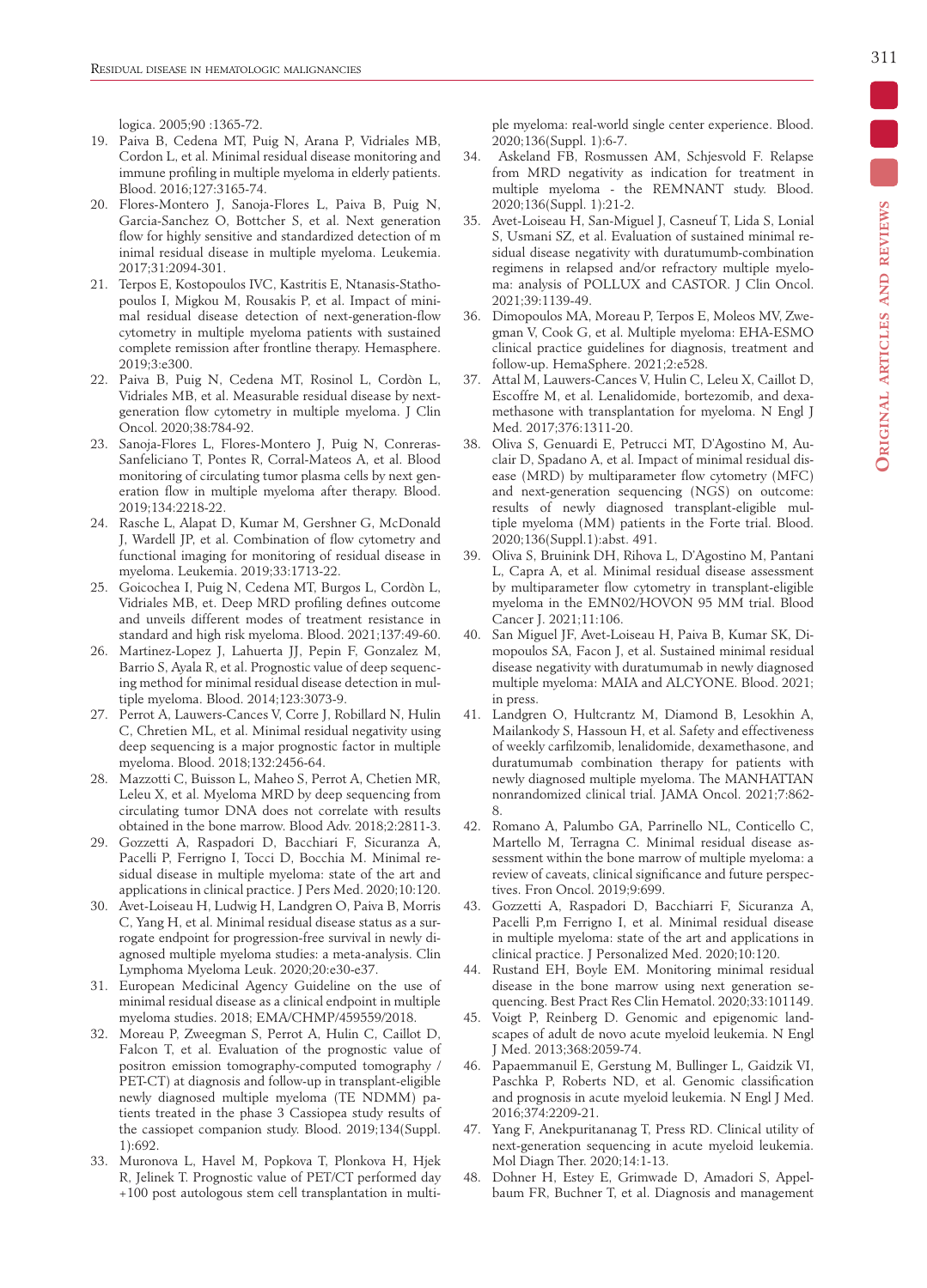of AML in adults: 2017 ELN recommendations from an international expert panel. Blood. 2017;129:424-47.

- 49. Burnett AK, Goldtone A, Hills RK, Milligan D, Prentice A, Yin J, et al. Curability of patients with acute myeloid leukemia who did not undergo transplantation in first remission. J Clin Oncol. 2013;31:1293-1301.
- 50. Dohner H, Weisdorf DJ, Bloomfield CD. Acute myeloid leukemia. N Engl J Med. 2015;373:1136-52.
- 51. Voso MT, Ottone T, Lavorgna S, Venditti A, Maurillo L, Lo-Coco F, et al. MRD in AML: the role of new techniques. Front Oncol. 2019;9:655.
- 52. Schuurhuis GJ, Heuser M, Freeman S, Bené MC, Buccisano F, Clos J, et al. Minimal/measurable residual disease in AML: a consensus document from the European Leukemia Net MRD Working Party. Blood. 2018;131:1275- 91.
- 53. Freeman SD, Hills RK, Virgo P, Khan N, Couzens S, Dillon R, et al. Measurable residual disease at induction redefines partial response in acute myeloid leukemia and stratifies outcomes in patients at standard risk without NPM1 mutations. J Clin Oncol. 2018;36:1486-97.
- 54. Jongen-Lavrencic M, Grob T, Hanekamp D, Kavelaars FG, Al Hinai A, Zeilemaker A, et al. Molecular minimal residual disease in acute myeloid leukemia. N Engl J Med. 2018;378:1189-99.
- 55. Tsai CH, Tang JL, Tien FM, Kuo YY, Wu DC, Lin CC, et al. Clinical implications of sequential MRD monitoring by NGS at 2 time points after chemotherapy in patients with AML. Blood Adv. 2021;5:2456-66.
- 56. Walter RB, Gyurkocza B, Storer BE, Wood BL, Storer BE, Sandmaier BM, et al. Comparison of minimal residual disease as outcome predictor for AML patients in first complete remission undergoing myeloablative or nonmyeloablative allogeneic hematopoietic cell transplantation. J Leukemia. 2015;29:137-44.
- 57. Araki D, Wood BL, Othus M, Radich JP, Harpern AB, Zhou Y, et al. Allogeneic hematopoietic cell transplantation for acute myeloid leukemia: time to move toward a minimal residual disease-based definition of complete remission? J Clin Oncol. 2016;34:329-36.
- 58. Bull B, Stein EM. Which are the most promising targets for minimal residual disease-directed therapy in acute myeloid leukemia prior to allogeneic stem cell transplant? Haematologica. 2019;104:1521-31.
- 59. Arber DA, Brunning RD, Le Beau MM, Jaffe ES, Pileri SA. Thiele J. Acute myeloid leukemia with recurrent genetic abnormalities. In: Sherdlow SH, Campo E, Harris NL (Eds). WHO classification of haematopoietic and lymphoid tissues, revised 4th ed. Lyon, France: International Agency for Research on Cancer; 2017. p. 130-49.
- 60. Falini B, Brunetti L, Sportoletti P, Martelli MP. NMP1 mutated acute myeloid leukemia: from bench to bedside. Blood. 2020;136:1707-21.
- 61. Patel SS, Kuo FC, Gibson CJ, Steensma DP, Soiffer RJ, Alyea EP, et al. High NPM1-mutant allele burden at diagnosis predicts unfavorable outcomes in de novo AML. Blood. 2018;131:2816-25.
- 62. Gorello P, Cazzaniga G, Alberti F, Dell'Oro MG, Gottardi E, Specchia G et al. Quantitative assessment of minimal residual disease in acute myeloid leukemia carrying nucleophosmin (NPM1) gene mutations. Leukemia. 2006;20:1103-8.
- 63. Bacher U, Dicker F, Haferlach C, Alpermann T, Rose D, Kern W, et al. Quantification of rare NPM1 mutation subtypes by digital PCR. Br J Haematol. 2014;167:710-4.
- 64. Mencia-Trinchant N, Hu Y, Alas MA, et al. Minimal residual disease monitoring of acute myeloid leukemia by massively multiplex digital PCR in patients with NPM1

mutations. J Mol Diagn. 2017;19:537-48.

- 65. Kronke J, Schlenk RF, Jensen KO, Tschutz F, Corbacioglu A, Gaidzik VI, et al. Monitoring of minimal residual disease in NPM1-mutated acute myeloid leukemia: a study from the German-Austrian acute myeloid leukemia study group. J Clin Oncol. 2011;29:2709-16.
- 66. Ivey A, Hills RK, Simpson MA, Jovanovic JV, Gilkes A, Grech A, et al. Assessment of minimal residual disease in standard-risk AML. N Engl J Med. 2016;374:422-33.
- 67. Kayser S, Benner A, Thiede C, Martens U, Huber J, Stadtherr P, et al. Pretransplant NPM1 MRD levels predicts outcome after allogeneic hematopoietic stem cell transplantation in patients with acute myeloid leukemia. Blood Cancer J. 2016;29:e449.
- 68. Thol F, Gabdoulline R, Liebich A, Klement P, Schiller J, Kandiora K, et al. Measurable residual disease monitoring by NGS before allogeneic hematopoietic cell transplantation in AML. Blood. 2018;132:1703-13.
- 69. Lussana F, Caprioli C, Stefanoni P, Pavoni C, Spinelli O, Buklijas K, et al. Molecular detection of minimal residual disease before allogeneic stem cell transplantation predicts a high incidence of early relapse in adult patients with NPM1 positive acute myeloid leukemia. Cancers. 201911:1455.
- 70. Dillon R, Hills R, Freeman S, Potter N, Jovanovic J, Ivey A, et al. Molecular MRD status and outcome after transplantation in NPM1-mutated AML. Blood. 2020;135:680-8.
- 71. Zhao Y, Chen X, Feng S. Autologous hematopoietic stem cell transplantation in acute myelogenous leukemia. Biol Blood Marrow Transpl. 2019;25:e285-e292.
- 72. De Santiago de Benito A, Jeker B, Gfeller E, Porret N, Banz Y, Novak U, et al. Molecular minimal residual disease negativity and decreased stem cell mobilization potential predict excellent outcome after autologous transplant in NPM1 mutant acute myeloid leukemia. Haematologica. 2020;105:e9-e12.
- 73. Kapp-Schwoerer S, Weber D, Carbacioglu A, Gaidzik VI, Paschka P, Kronke J, et al. Impact of gemtuzumab ozogamicin on MRD and relapse risk in NPM1 mutated AML patients: results from the AMLSG 09-09 trial. Blood. 2020;136(26):3041-50.
- 74. Tiong IS, Dillon R, Ivey A, The TC, Nguyen P, Cumming N, et al. Venetoclax induced rapid elimination of NPM1 mutant measurable residual disease in combination with low-intensity chemotherapy in acute myeloid leukaemia. Br J Haematol. 2021;192(6):1026-30.
- 75. Bataller A, Onate G, Diaz-Beaya M, Guijharro F, Garrido A, Vices S, et al. Acute myeloid leukemia with NPM1 mutation and favorable European Leukemia Net category: outcome after preemptive intervention based on measurable residual disease. Br J Haematol. 2020;191(1):52- 61.
- 76. Hollein A, Meggendorfer M, Dicker F, Jeromin S, Nadarajah N, Kern W, et al. NPM1 mutated AML can relapse with wild-type NPM1 persistent clonal hematopoiesis can drive relapse. Blood Adv. 2018;2:3118-25.
- 77. Hourigan CS, Gale RP,Gormley NG, Ossenkoppele GJ, Walter RB. Measurable residual disease testing in acute myeloid leukaemia. Leukemia. 2017;31:1482-90.
- 78. Freeman DS, Hourigan CS. MRD evaluation of AML in clinical practice: are we there get? Am Soc Hematol Educ Program. 2019;1:557-69.
- 79. Percival ME, Estey EH. Current treatment strategies for a measurable disease in patients with acute myeloid leukemia? Cancer. 2019;125:3121-30.
- 80. Ommen HB. Schnittger S, Jovanovich JV, Ommen IB, Hasle H, Ostergaard M, et al. Strikingly different molec-